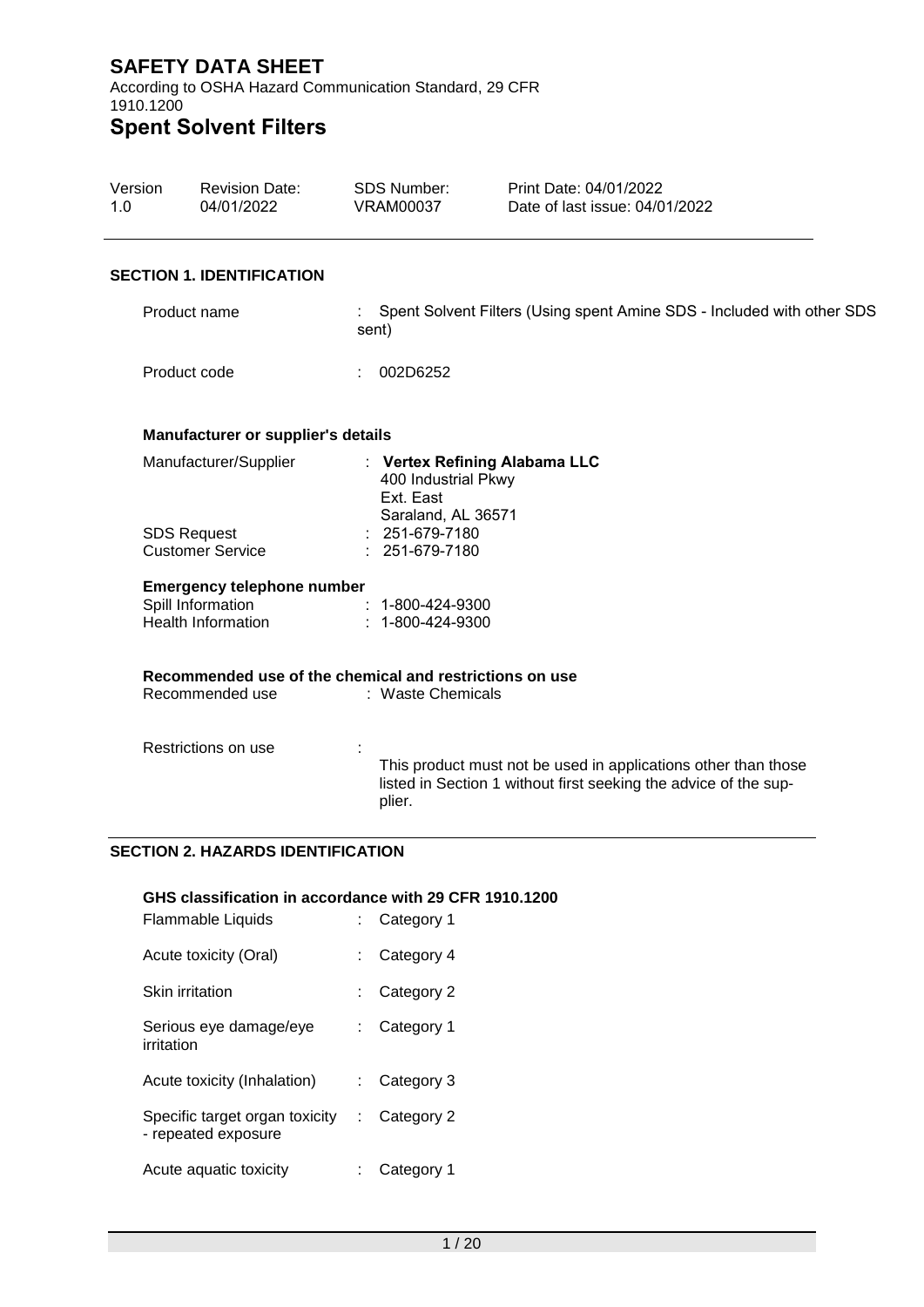According to OSHA Hazard Communication Standard, 29 CFR 1910.1200

| Version<br>1.0 | <b>Revision Date:</b><br>04/01/2022 | <b>SDS Number:</b><br><b>VRAM00037</b>                                                                                                                    | Print Date: 04/01/2022<br>Date of last issue: 04/01/2022                                                                                                                                                                                                                                                                                                                                                                                                                                                                                                                                                                                                                      |
|----------------|-------------------------------------|-----------------------------------------------------------------------------------------------------------------------------------------------------------|-------------------------------------------------------------------------------------------------------------------------------------------------------------------------------------------------------------------------------------------------------------------------------------------------------------------------------------------------------------------------------------------------------------------------------------------------------------------------------------------------------------------------------------------------------------------------------------------------------------------------------------------------------------------------------|
|                | <b>GHS label elements</b>           |                                                                                                                                                           |                                                                                                                                                                                                                                                                                                                                                                                                                                                                                                                                                                                                                                                                               |
|                | Hazard pictograms                   |                                                                                                                                                           |                                                                                                                                                                                                                                                                                                                                                                                                                                                                                                                                                                                                                                                                               |
|                | Signal word                         | Danger                                                                                                                                                    |                                                                                                                                                                                                                                                                                                                                                                                                                                                                                                                                                                                                                                                                               |
|                | <b>Hazard statements</b>            | PHYSICAL HAZARDS:<br><b>HEALTH HAZARDS:</b><br>H302 Harmful if swallowed.<br>H315 Causes skin irritation.<br>H331 Toxic if inhaled.<br>repeated exposure. | H224 Extremely flammable liquid and vapour.<br>H318 Causes serious eye damage.<br>H373 May cause damage to organs () through prolonged or<br><b>ENVIRONMENTAL HAZARDS:</b><br>H400 Very toxic to aquatic life.                                                                                                                                                                                                                                                                                                                                                                                                                                                                |
|                | Precautionary statements            | <b>Prevention:</b>                                                                                                                                        |                                                                                                                                                                                                                                                                                                                                                                                                                                                                                                                                                                                                                                                                               |
|                |                                     | No smoking.<br>ment.<br>face protection.                                                                                                                  | P210 Keep away from heat/sparks/open flames/hot surfaces.<br>P233 Keep container tightly closed.<br>P240 Ground/bond container and receiving equipment.<br>P241 Use explosion-proof electrical/ ventilating/ lighting equip-<br>P242 Use only non-sparking tools.<br>P243 Take precautionary measures against static discharge.<br>P280 Wear protective gloves/ protective clothing/ eye protection/<br>P264 Wash skin thoroughly after handling.<br>P270 Do not eat, drink or smoke when using this product.<br>P271 Use only outdoors or in a well-ventilated area.<br>P260 Do not breathe dust/ fume/ gas/ mist/ vapours/ spray.<br>P273 Avoid release to the environment. |
|                |                                     | <b>Response:</b>                                                                                                                                          |                                                                                                                                                                                                                                                                                                                                                                                                                                                                                                                                                                                                                                                                               |
|                |                                     | guish.<br>on this label).<br>tion.<br>reuse.<br>if you feel unwell.<br>P330 Rinse mouth.                                                                  | P370 + P378 In case of fire: Use appropriate media to extin-<br>P321 Specific treatment (see supplemental first aid instructions<br>P303 + P361 + P353 IF ON SKIN (or hair): Take off immediately<br>all contaminated clothing. Rinse skin with water/shower.<br>P332 + P313 If skin irritation occurs: Get medical advice/atten-<br>P362 + P364 Take off contaminated clothing and wash it before<br>P301 + P312 IF SWALLOWED: Call a POISON CENTER/doctor<br>P305 + P351 + P338 IF IN EYES: Rinse cautiously with water                                                                                                                                                     |
|                |                                     | 2/20                                                                                                                                                      |                                                                                                                                                                                                                                                                                                                                                                                                                                                                                                                                                                                                                                                                               |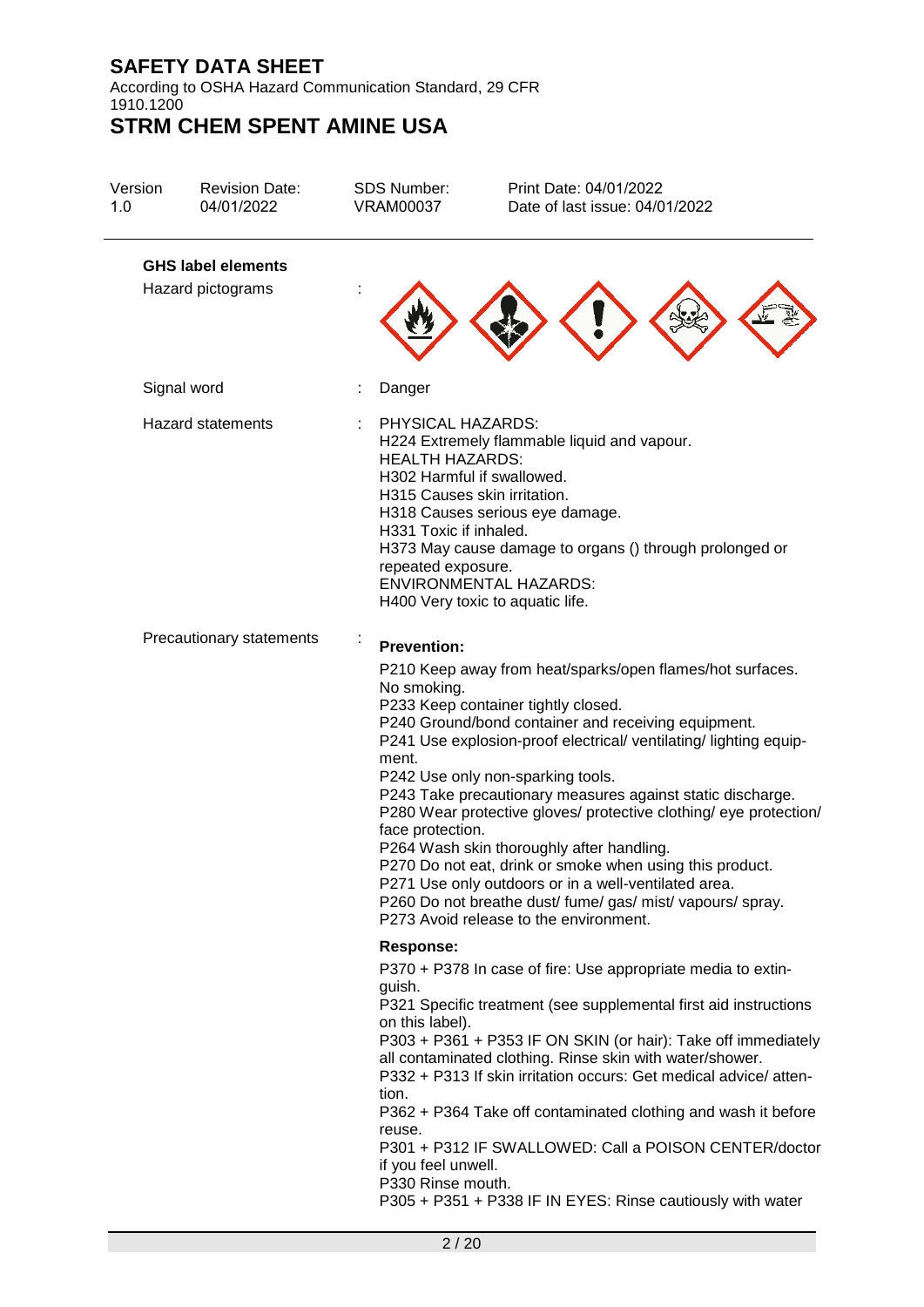According to OSHA Hazard Communication Standard, 29 CFR 1910.1200

**STRM CHEM SPENT AMINE USA**

| Version<br>1.0 | <b>Revision Date:</b><br>04/01/2022 | <b>SDS Number:</b><br>VRAM00037                      | Print Date: 04/01/2022<br>Date of last issue: 04/01/2022                                                                                                                                                                                                                |
|----------------|-------------------------------------|------------------------------------------------------|-------------------------------------------------------------------------------------------------------------------------------------------------------------------------------------------------------------------------------------------------------------------------|
|                |                                     | to do. Continue rinsing.<br>P391 Collect spillage.   | for several minutes. Remove contact lenses, if present and easy<br>P310 Immediately call a POISON CENTER/doctor.<br>P304 + P340 IF INHALED: Remove person to fresh air and<br>keep comfortable for breathing.<br>P314 Get medical advice/ attention if you feel unwell. |
|                |                                     | Storage:<br>tightly closed.<br>P405 Store locked up. | P403 + P235 Store in a well-ventilated place. Keep cool.<br>P403 + P233 Store in a well-ventilated place. Keep container                                                                                                                                                |
|                |                                     | Disposal:<br>tions.                                  | P501 Dispose of contents and container to appropriate waste<br>site or reclaimer in accordance with local and national regula-                                                                                                                                          |
|                | <b>Other hazards</b>                |                                                      |                                                                                                                                                                                                                                                                         |

## **Other hazards which do not result in classification**

High gas concentrations will displace available air; unconsciousness and death may occur suddenly from lack of oxygen.

Exposure to rapidly expanding gases may cause frost burns to eyes and/or skin.

Vapours are heavier than air. Vapours may travel across the ground and reach remote ignition sources causing a flashback fire danger.

Electrostatic charges may be generated during pumping. Electrostatic discharge may cause fire. If sufficient charge is allowed to accumulate, electrostatic discharge and ignition of flammable airvapour mixtures can occur.

Hydrogen sulphide is highly toxic and may be fatal if inhaled.

Irritating to eyes.

Hydrogen sulphide (H2S), an extremely flammable and toxic gas, and other hazardous vapours may evolve and collect in the headspace of storage tanks, transport vessels and other enclosed containers.

Breathing of high vapour concentrations may cause central nervous system (CNS) depression resulting in dizziness, light-headedness, headache, nausea and loss of coordination. Continued inhalation may result in unconsciousness and death.

The classification of this material is based on OSHA HCS 2012 criteria.

# **SECTION 3. COMPOSITION/INFORMATION ON INGREDIENTS**

Substance / Mixture : Mixture

Chemical nature : Contains hydrogen sulphide, CAS #7783-06-4.

## **Hazardous components**

| Chemical name       | Synonyms                       | l CAS-No.      | Concentration (% w/w) |
|---------------------|--------------------------------|----------------|-----------------------|
| Hydrogen sulfide    | I hydrogen sul-<br>phide (Gas) | 7783-06-4      | $>= 0.08 - \le 10$    |
| 2.2'-iminodiethanol | $2.2 -$<br>iminodiethanol      | diethanolamine | $>= 23 - 5 = 27$      |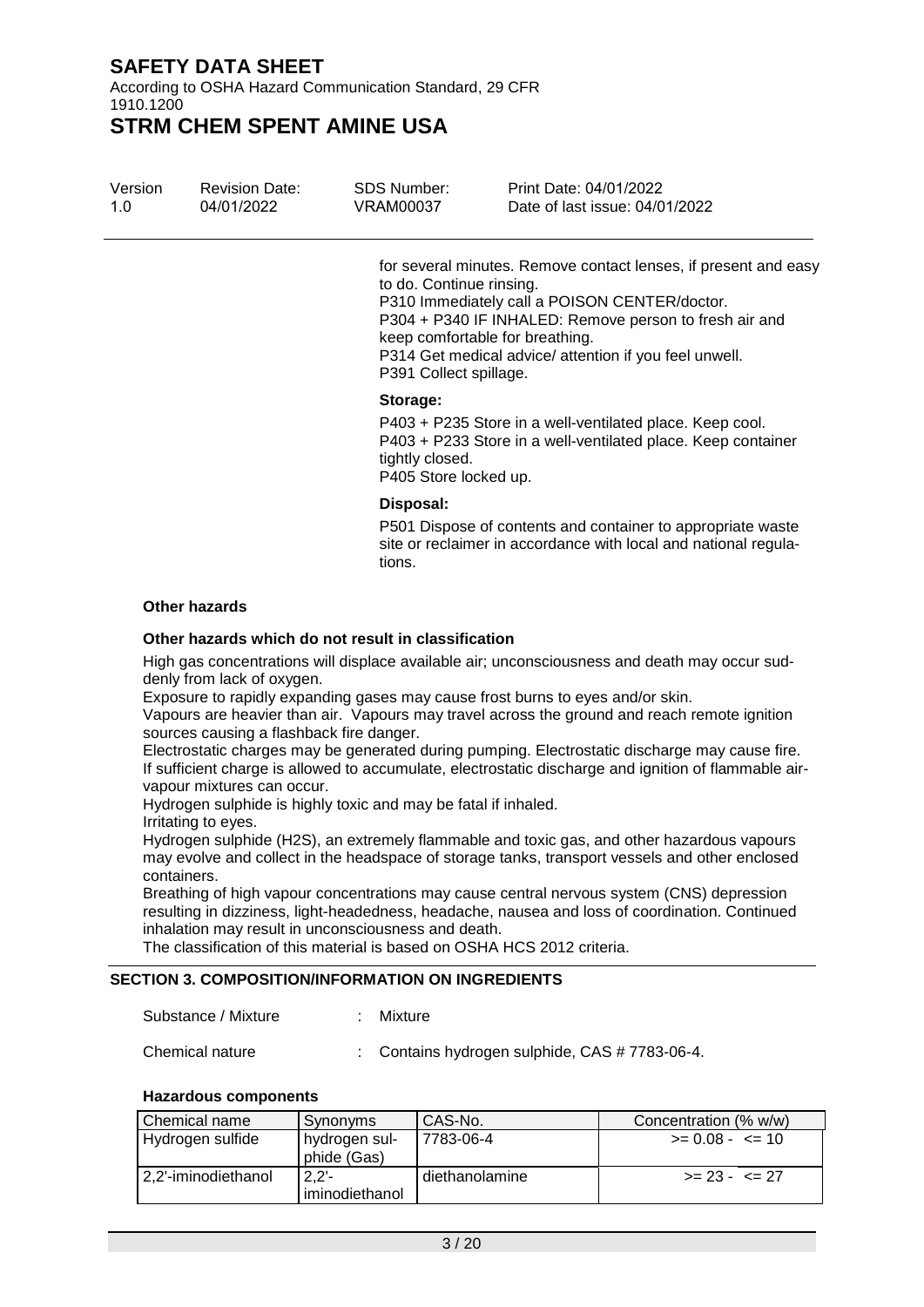According to OSHA Hazard Communication Standard, 29 CFR 1910.1200

# **STRM CHEM SPENT AMINE USA**

| Version<br>1.0 | <b>Revision Date:</b><br>04/01/2022 | SDS Number:<br>VRAM00037 | Print Date: 04/01/2022 | Date of last issue: 04/01/2022 |  |
|----------------|-------------------------------------|--------------------------|------------------------|--------------------------------|--|
| Water          |                                     | 7732-18-5                |                        | $>= 65 - 5 = 70$               |  |

Hydrogen sulphide may be present both in the liquid and the vapour. Composition is complex and varies with the source of the crude oil and the contributing process plants at that time.

#### **SECTION 4. FIRST-AID MEASURES**

| General advice          | Vapourisation of H2S that has been trapped in clothing can be<br>dangerous to rescuers. Maintain respiratory protection to<br>avoid contamination from the victim to rescuer. Mechanical<br>ventilation should be used to resuscitate if at all possible.                                                                                                                                                                                                                                                                                                                                                   |  |
|-------------------------|-------------------------------------------------------------------------------------------------------------------------------------------------------------------------------------------------------------------------------------------------------------------------------------------------------------------------------------------------------------------------------------------------------------------------------------------------------------------------------------------------------------------------------------------------------------------------------------------------------------|--|
| If inhaled              | Casualties suffering ill effects as a result of exposure to hy-<br>t<br>drogen sulphide should be removed to fresh air.<br>Do not attempt to rescue the victim unless proper respiratory<br>protection is worn. If the victim has difficulty breathing or tight-<br>ness of the chest, is dizzy, vomiting, or unresponsive, give<br>100% oxygen with rescue breathing or Cardiopulmonary Re-<br>suscitation (CPR) as required and transport to the nearest<br>medical facility.                                                                                                                             |  |
|                         | Call emergency number for your location / facility.<br>Remove to fresh air. Do not attempt to rescue the victim un-<br>less proper respiratory protection is worn. If the victim has<br>difficulty breathing or tightness of the chest, is dizzy, vomiting,<br>or unresponsive, give 100% oxygen with rescue breathing or<br>Cardio-Pulmonary Resuscitation as required and transport to<br>the nearest medical facility.                                                                                                                                                                                   |  |
| In case of skin contact | Remove contaminated clothing. Immediately flush skin with<br>÷<br>large amounts of water for at least 15 minutes, and follow by<br>washing with soap and water if available. If redness, swelling,<br>pain and/or blisters occur, transport to the nearest medical<br>facility for additional treatment.<br>When using high pressure equipment, injection of product<br>under the skin can occur. If high pressure injuries occur, the<br>casualty should be sent immediately to a hospital. Do not wait<br>for symptoms to develop.<br>Obtain medical attention even in the absence of apparent<br>wounds. |  |
| In case of eye contact  | Flush eye with copious quantities of water.<br>Remove contact lenses, if present and easy to do. Continue<br>rinsing.<br>If persistent irritation occurs, obtain medical attention.                                                                                                                                                                                                                                                                                                                                                                                                                         |  |
| If swallowed            | Call emergency number for your location / facility.<br>÷<br>If swallowed, do not induce vomiting: transport to nearest<br>medical facility for additional treatment. If vomiting occurs<br>spontaneously, keep head below hips to prevent aspiration.<br>If any of the following delayed signs and symptoms appear                                                                                                                                                                                                                                                                                          |  |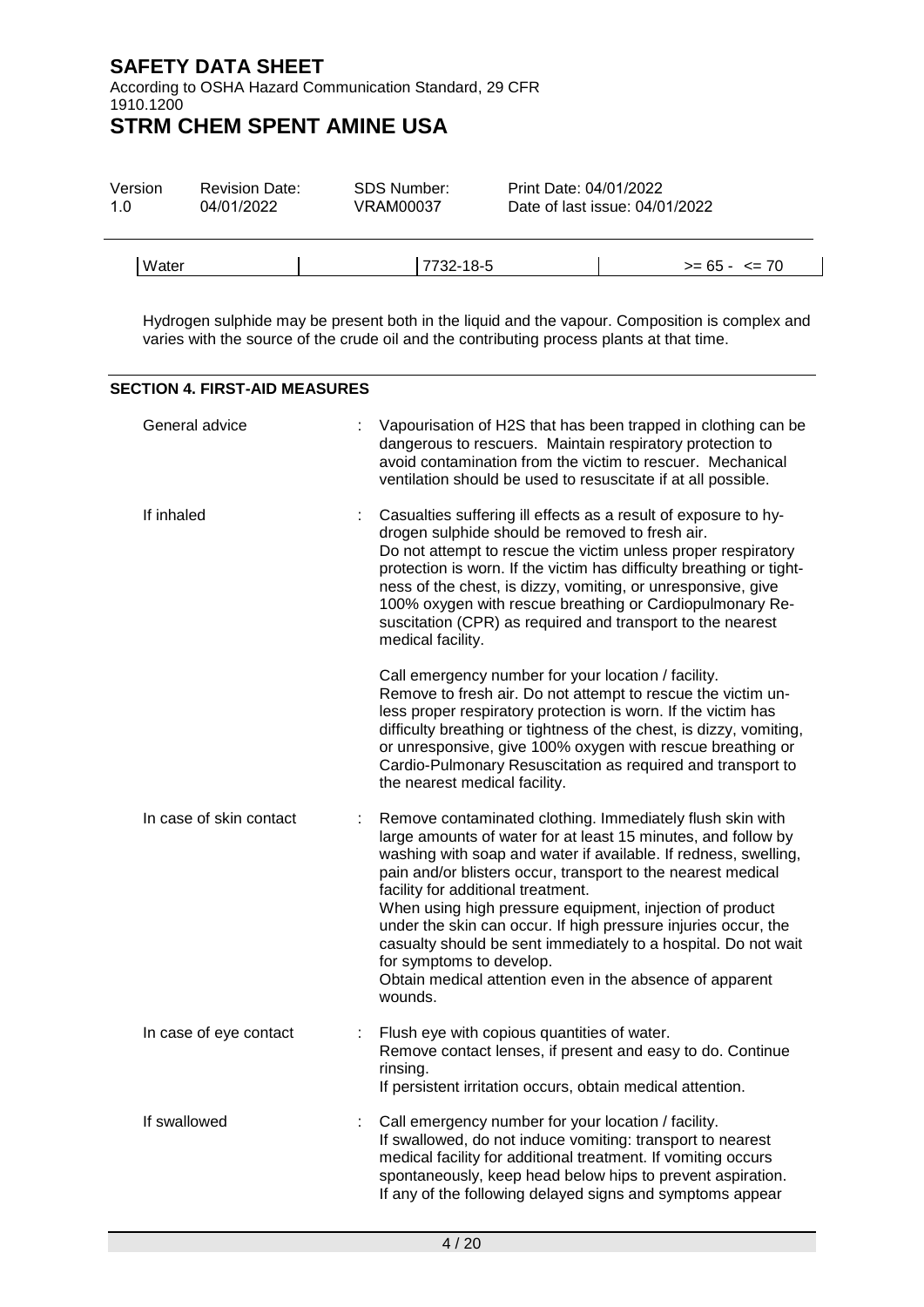According to OSHA Hazard Communication Standard, 29 CFR 1910.1200

**STRM CHEM SPENT AMINE USA**

| Version<br>1.0 |         | <b>Revision Date:</b><br>04/01/2022                                              | <b>SDS Number:</b><br><b>VRAM00037</b>                                                  | Print Date: 04/01/2022<br>Date of last issue: 04/01/2022                                                                                                                                                                                                                                                                                                                                                                                                                                                                                                                                                                                                                                                                                                                                                                                                                                                                                                   |
|----------------|---------|----------------------------------------------------------------------------------|-----------------------------------------------------------------------------------------|------------------------------------------------------------------------------------------------------------------------------------------------------------------------------------------------------------------------------------------------------------------------------------------------------------------------------------------------------------------------------------------------------------------------------------------------------------------------------------------------------------------------------------------------------------------------------------------------------------------------------------------------------------------------------------------------------------------------------------------------------------------------------------------------------------------------------------------------------------------------------------------------------------------------------------------------------------|
|                |         |                                                                                  |                                                                                         | within the next 6 hours, transport to the nearest medical facili-<br>ty: fever greater than 101° F (38.3°C), shortness of breath,<br>chest congestion or continued coughing or wheezing.                                                                                                                                                                                                                                                                                                                                                                                                                                                                                                                                                                                                                                                                                                                                                                   |
|                | delayed | Most important symptoms<br>and effects, both acute and                           | al hours after exposure.<br>and/or ringing in the ears.<br>and/or difficulty breathing. | Skin irritation signs and symptoms may include a burning sen-<br>sation, redness, swelling, and/or blisters.<br>Eye irritation signs and symptoms may include a burning sen-<br>sation and a temporary redness of the eye.<br>If material enters lungs, signs and symptoms may include<br>coughing, choking, wheezing, difficulty in breathing, chest<br>congestion, shortness of breath, and/or fever.<br>The onset of respiratory symptoms may be delayed for sever-<br>Breathing of high vapour concentrations may cause central<br>nervous system (CNS) depression resulting in dizziness, light-<br>headedness, headache and nausea.<br>Auditory system effects may include temporary hearing loss<br>Respiratory irritation signs and symptoms may include a tem-<br>porary burning sensation of the nose and throat, coughing,<br>Eye irritation signs and symptoms may include a burning sen-<br>sation, redness, swelling, and/or blurred vision. |
|                |         | Protection of first-aiders                                                       | incident, injury and surroundings.                                                      | When administering first aid, ensure that you are wearing the<br>appropriate personal protective equipment according to the                                                                                                                                                                                                                                                                                                                                                                                                                                                                                                                                                                                                                                                                                                                                                                                                                                |
|                |         | Indication of any immediate<br>medical attention and special<br>treatment needed | Treat symptomatically.                                                                  | The concentration of lead alkyl compounds present is not<br>significant in the context of treating acute poisoning unless the<br>person has been laying in a pool of the product for some time.                                                                                                                                                                                                                                                                                                                                                                                                                                                                                                                                                                                                                                                                                                                                                            |
|                |         |                                                                                  | son Control Center for guidance.                                                        | Hydrogen sulphide (H2S) - CNS asphyxiant. May cause rhini-<br>tis, bronchitis and occasionally pulmonary oedema after se-<br>vere exposure. CONSIDER: Oxygen therapy. Consult a Poi-                                                                                                                                                                                                                                                                                                                                                                                                                                                                                                                                                                                                                                                                                                                                                                       |

## **SECTION 5. FIRE-FIGHTING MEASURES**

| Suitable extinguishing media              | ÷. | Shut off supply. If not possible and no risk to surroundings, let<br>the fire burn itself out.<br>Use foam, water fog for major fires.<br>Use dry chemical powder, carbon dioxide, sand or earth for<br>minor fires.           |
|-------------------------------------------|----|--------------------------------------------------------------------------------------------------------------------------------------------------------------------------------------------------------------------------------|
| Unsuitable extinguishing<br>media         |    | Do not use direct water jets on the burning product as they<br>could cause a steam explosion and spread of the fire.<br>Simultaneous use of foam and water on the same surface is<br>to be avoided as water destroys the foam. |
| Specific hazards during fire-<br>fighting |    | Hydrogen sulphide (H2S) and other toxic sulphur oxides may<br>be given off when this material is heated. Do not depend on                                                                                                      |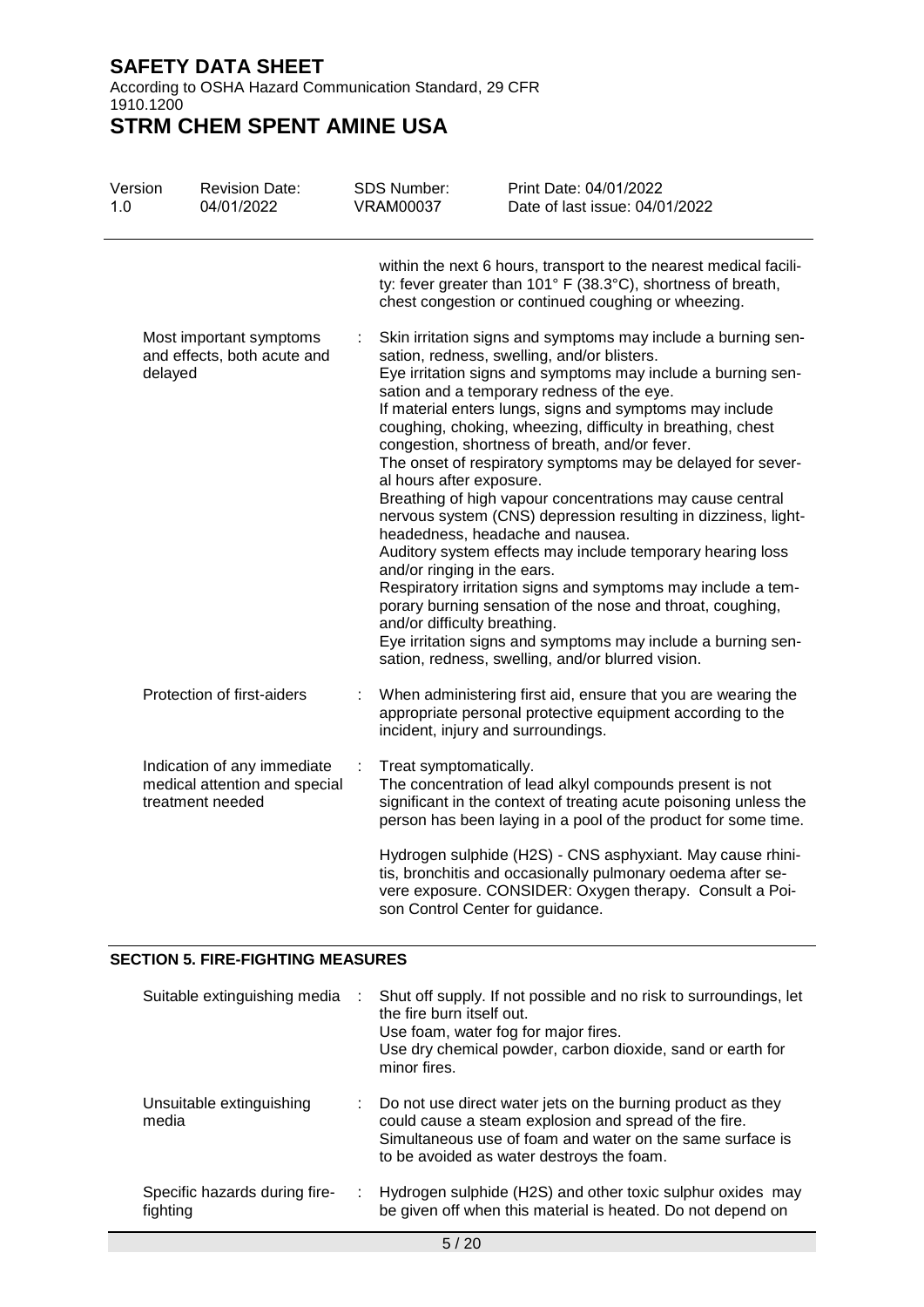According to OSHA Hazard Communication Standard, 29 CFR 1910.1200

**STRM CHEM SPENT AMINE USA**

| Version<br>1.0 |                  | <b>Revision Date:</b><br>04/01/2022 | <b>SDS Number:</b><br><b>VRAM00037</b>                         | Print Date: 04/01/2022<br>Date of last issue: 04/01/2022                                                                                                                                                                                                                                                                                                                                    |
|----------------|------------------|-------------------------------------|----------------------------------------------------------------|---------------------------------------------------------------------------------------------------------------------------------------------------------------------------------------------------------------------------------------------------------------------------------------------------------------------------------------------------------------------------------------------|
|                |                  |                                     | sense of smell for warning.                                    |                                                                                                                                                                                                                                                                                                                                                                                             |
|                |                  |                                     | occurs.<br>to heat or flames.<br>distant ignition is possible. | Hazardous combustion products may include:<br>Carbon monoxide may be evolved if incomplete combustion<br>Unidentified organic and inorganic compounds.<br>Sustained fire attack on vessels may result in a Boiling Liquid<br>Expanding Vapor Explosion (BLEVE).<br>Contents are under pressure and can explode when exposed<br>The vapour is heavier than air, spreads along the ground and |
|                | ods              | Specific extinguishing meth-        |                                                                | Use extinguishing measures that are appropriate to local cir-<br>cumstances and the surrounding environment.                                                                                                                                                                                                                                                                                |
|                |                  | Further information                 | to evacuate immediately.                                       | Clear fire area of all non-emergency personnel.<br>Keep adjacent containers cool by spraying with water.<br>If possible remove containers from the danger zone.<br>If the fire cannot be extinguished the only course of action is                                                                                                                                                          |
|                | for firefighters | Special protective equipment        |                                                                | Proper protective equipment including chemical resistant<br>gloves are to be worn; chemical resistant suit is indicated if<br>large contact with spilled product is expected. Self-Contained<br>Breathing Apparatus must be worn when approaching a fire in<br>a confined space. Select fire fighter's clothing approved to<br>relevant Standards (e.g. Europe: EN469).                     |

## **SECTION 6. ACCIDENTAL RELEASE MEASURES**

| Personal precautions, protec- :<br>tive equipment and emer-<br>gency procedures | Shut off leaks, if possible without personal risks. Remove all<br>possible sources of ignition in the surrounding area and evac-<br>uate all personnel. Attempt to disperse the gas or to direct its<br>flow to a safe location for example by using fog sprays. Take<br>precautionary measures against static discharge. Ensure elec-<br>trical continuity by bonding and grounding (earthing) all<br>equipment. Monitor area with combustible gas meter.<br>Test atmosphere for flammable gas concentrations to ensure<br>safe working conditions before personnel are allowed to enter<br>the area. |
|---------------------------------------------------------------------------------|--------------------------------------------------------------------------------------------------------------------------------------------------------------------------------------------------------------------------------------------------------------------------------------------------------------------------------------------------------------------------------------------------------------------------------------------------------------------------------------------------------------------------------------------------------------------------------------------------------|
| Environmental precautions                                                       | Use appropriate containment to avoid environmental contami-<br>nation.                                                                                                                                                                                                                                                                                                                                                                                                                                                                                                                                 |
| Methods and materials for<br>containment and cleaning up                        | Allow to evaporate.<br>Attempt to disperse the gas or to direct its flow to a safe loca-<br>tion, for example by using fog sprays.                                                                                                                                                                                                                                                                                                                                                                                                                                                                     |
|                                                                                 | Avoid contact with skin, eyes and clothing.<br>Evacuate the area of all non-essential personnel.<br>Ventilate contaminated area thoroughly.<br>Take precautionary measures against static discharges.                                                                                                                                                                                                                                                                                                                                                                                                  |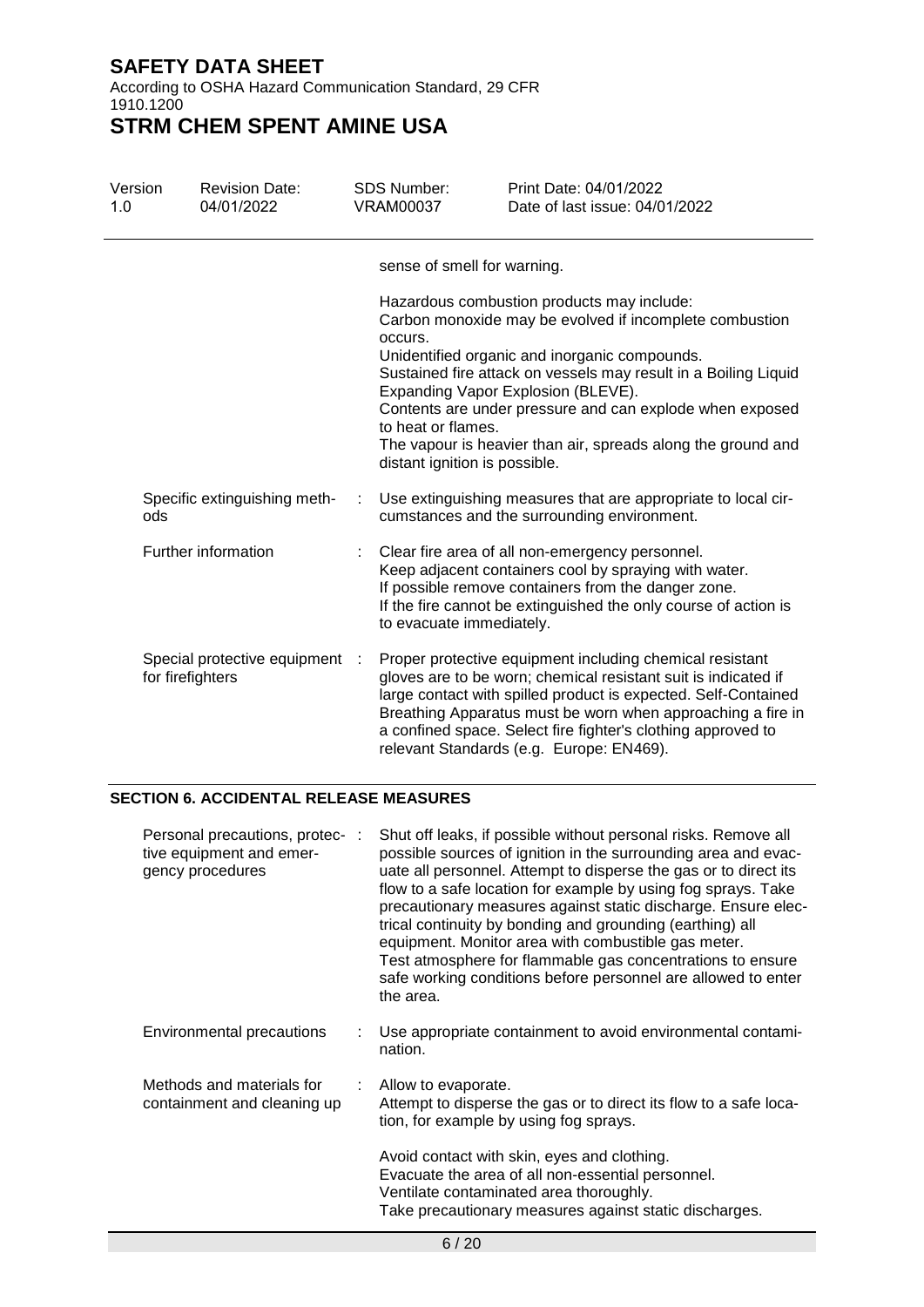According to OSHA Hazard Communication Standard, 29 CFR 1910.1200

# **STRM CHEM SPENT AMINE USA**

| Version | <b>Revision Date:</b> | <b>SDS Number:</b>                                      | Print Date: 04/01/2022                                                                                                                                                                                                                                                                                                                                                                                      |
|---------|-----------------------|---------------------------------------------------------|-------------------------------------------------------------------------------------------------------------------------------------------------------------------------------------------------------------------------------------------------------------------------------------------------------------------------------------------------------------------------------------------------------------|
| 1.0     | 04/01/2022            | VRAM00037                                               | Date of last issue: 04/01/2022                                                                                                                                                                                                                                                                                                                                                                              |
|         | Additional advice     | this Safety Data Sheet.<br>enters surface water drains. | : For guidance on selection of personal protective equipment<br>see Chapter 8 of this Safety Data Sheet.<br>Notify authorities if any exposure to the general public or the<br>environment occurs or is likely to occur.<br>For guidance on disposal of spilled material see Chapter 13 of<br>Vapour may form an explosive mixture with air.<br>Risk of explosion. Inform the emergency services if product |

## **SECTION 7. HANDLING AND STORAGE**

| <b>Technical measures</b> | Avoid breathing of or direct contact with material. Only use in<br>well ventilated areas. Wash thoroughly after handling. For<br>guidance on selection of personal protective equipment see<br>Chapter 8 of this Safety Data Sheet.<br>Use the information in this data sheet as input to a risk as-<br>sessment of local circumstances to help determine appropri-<br>ate controls for safe handling, storage and disposal of this<br>material.<br>Air-dry contaminated clothing in a well-ventilated area before<br>laundering.<br>Use local exhaust ventilation if there is risk of inhalation of<br>vapours, mists or aerosols.<br>Take precautionary measures against static discharges.   |
|---------------------------|-------------------------------------------------------------------------------------------------------------------------------------------------------------------------------------------------------------------------------------------------------------------------------------------------------------------------------------------------------------------------------------------------------------------------------------------------------------------------------------------------------------------------------------------------------------------------------------------------------------------------------------------------------------------------------------------------|
| Advice on safe handling   | Ensure that all local regulations regarding handling and stor-<br>age facilities are followed.<br>This product is intended for use in closed systems only.<br>This product can create a low temperature exposure hazard<br>when released as a liquid.<br>Extinguish any naked flames. Do not smoke. Remove ignition<br>sources. Avoid sparks.<br>Avoid prolonged or repeated contact with skin.<br>Electrostatic charges may be generated during pumping. Elec-<br>trostatic discharge may cause fire.<br>Earth all equipment.<br>Use local exhaust ventilation if there is risk of inhalation of<br>vapours, mists or aerosols.<br>The inherent toxic and olfactory (sense of smell) fatiguing |
|                           | properties of hydrogen sulphide require that air monitoring<br>alarms be used if concentrations are expected to reach harm-<br>ful levels such as in enclosed spaces, heated transport ves-<br>sels and spill or leak situations. If the air concentration ex-<br>ceeds 10 ppm, the area should be evacuated unless respira-<br>tory protection is in use.                                                                                                                                                                                                                                                                                                                                      |
| Avoidance of contact      | Strong oxidising agents.                                                                                                                                                                                                                                                                                                                                                                                                                                                                                                                                                                                                                                                                        |
| <b>Product Transfer</b>   | Do not use compressed air for filling discharge or handling.                                                                                                                                                                                                                                                                                                                                                                                                                                                                                                                                                                                                                                    |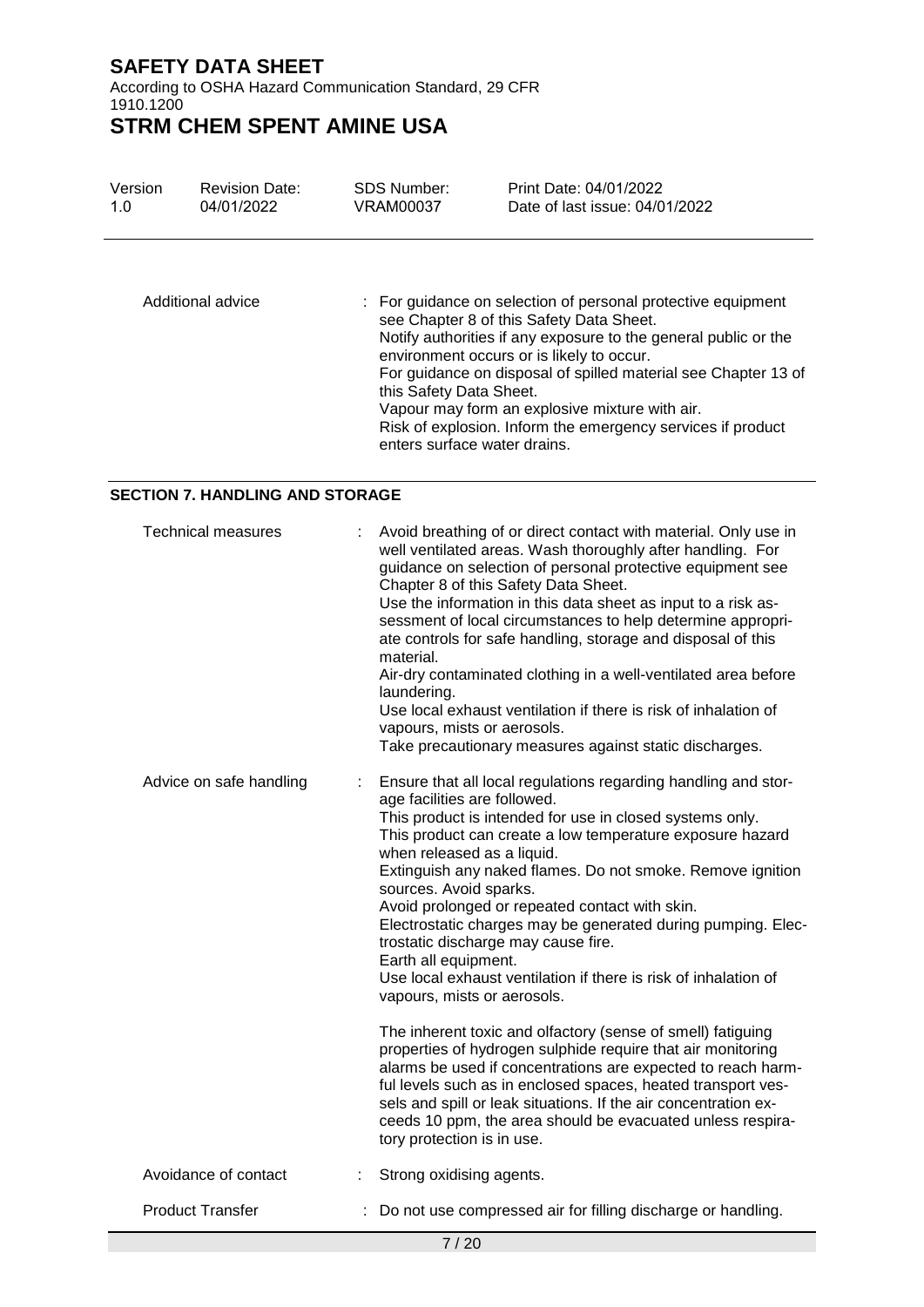According to OSHA Hazard Communication Standard, 29 CFR 1910.1200

| Version<br>1.0 | <b>Revision Date:</b><br>04/01/2022           | <b>SDS Number:</b><br><b>VRAM00037</b> | Print Date: 04/01/2022<br>Date of last issue: 04/01/2022                                                                                                                                                                                                                                                                                                                                                                                                                                                                                                                                                                                                                                                                                                                                 |
|----------------|-----------------------------------------------|----------------------------------------|------------------------------------------------------------------------------------------------------------------------------------------------------------------------------------------------------------------------------------------------------------------------------------------------------------------------------------------------------------------------------------------------------------------------------------------------------------------------------------------------------------------------------------------------------------------------------------------------------------------------------------------------------------------------------------------------------------------------------------------------------------------------------------------|
|                |                                               |                                        | Electrostatic charges may be generated during pumping. Elec-<br>trostatic discharge may cause fire. Delivery lines may become<br>cold enough to present a cold burns hazard. Ensure electrical<br>continuity by bonding and grounding (earthing) all equipment.<br>Restrict line velocity during pumping in order to avoid genera-<br>tion of electrostatic discharge. The inherent toxic and olfactory<br>(sense of smell) fatiguing properties of hydrogen sulphide<br>require that air monitoring alarms be used if concentrations<br>are expected to reach harmful levels such as in enclosed<br>spaces, heated transport vessels and spill or leak situations. If<br>the air concentration exceeds 10 ppm, the area should be<br>evacuated unless respiratory protection is in use. |
|                | Further information on stor-<br>age stability | ÷<br>other strong oxidizers.<br>ble.   | Store only in purpose-designed, appropriately labelled pres-<br>sure vessels or cylinders.<br>Must be stored in a well-ventilated area, away from sunlight,<br>ignition sources and other sources of heat.<br>Do not store near cylinders containing compressed oxygen or<br>The vapours in the head space of the storage vessel may lie<br>in the flammable/explosive range and hence may be flamma-<br>Refer to section 15 for any additional specific legislation cov-<br>ering the packaging and storage of this product.                                                                                                                                                                                                                                                            |
|                | Packaging material                            | GB, Neoprene (CR).                     | Suitable material: For containers and container linings, use<br>materials specifically approved for use with this product., Ex-<br>amples of suitable materials are: PA-11, PEEK, PVDF, PTFE,<br>GRE (Epoxy), GRVE (vinyl ester), Viton (FKM), type F and<br>Unsuitable material: Some forms of cast iron., Examples of<br>materials to avoid are: ABS, polymethyl methacrylate<br>(PMMA), polyethylene (PE / HDPE), polypropylene (PP),<br>PVC, natural rubber (NR), Nitrile (NBR) ethylene propylene<br>rubber (EPDM), Butyl (IIR), Hypalon (CSM), polystyrene, pol-<br>yvinyl chloride (PVC), polyisobutylene., For containers and<br>container linings, aluminium should not be used if there is a<br>risk of caustic contamination of the product.                                  |
|                | <b>Container Advice</b>                       |                                        | Do not cut, drill, grind, weld or perform similar operations on or<br>near containers. Containers, even those that have been emp-<br>tied, can contain explosive vapours.                                                                                                                                                                                                                                                                                                                                                                                                                                                                                                                                                                                                                |
|                | Specific use(s)                               | Not applicable.                        |                                                                                                                                                                                                                                                                                                                                                                                                                                                                                                                                                                                                                                                                                                                                                                                          |
|                |                                               | on Static Electricity).                | See additional references that provide safe handling practices:<br>American Petroleum Institute 2003 (Protection Against Igni-<br>tions Arising out of Static, Lightning and Stray Currents) or<br>National Fire Protection Agency 77 (Recommended Practices<br>IEC/TS 60079-32-1: Electrostatic hazards, guidance                                                                                                                                                                                                                                                                                                                                                                                                                                                                       |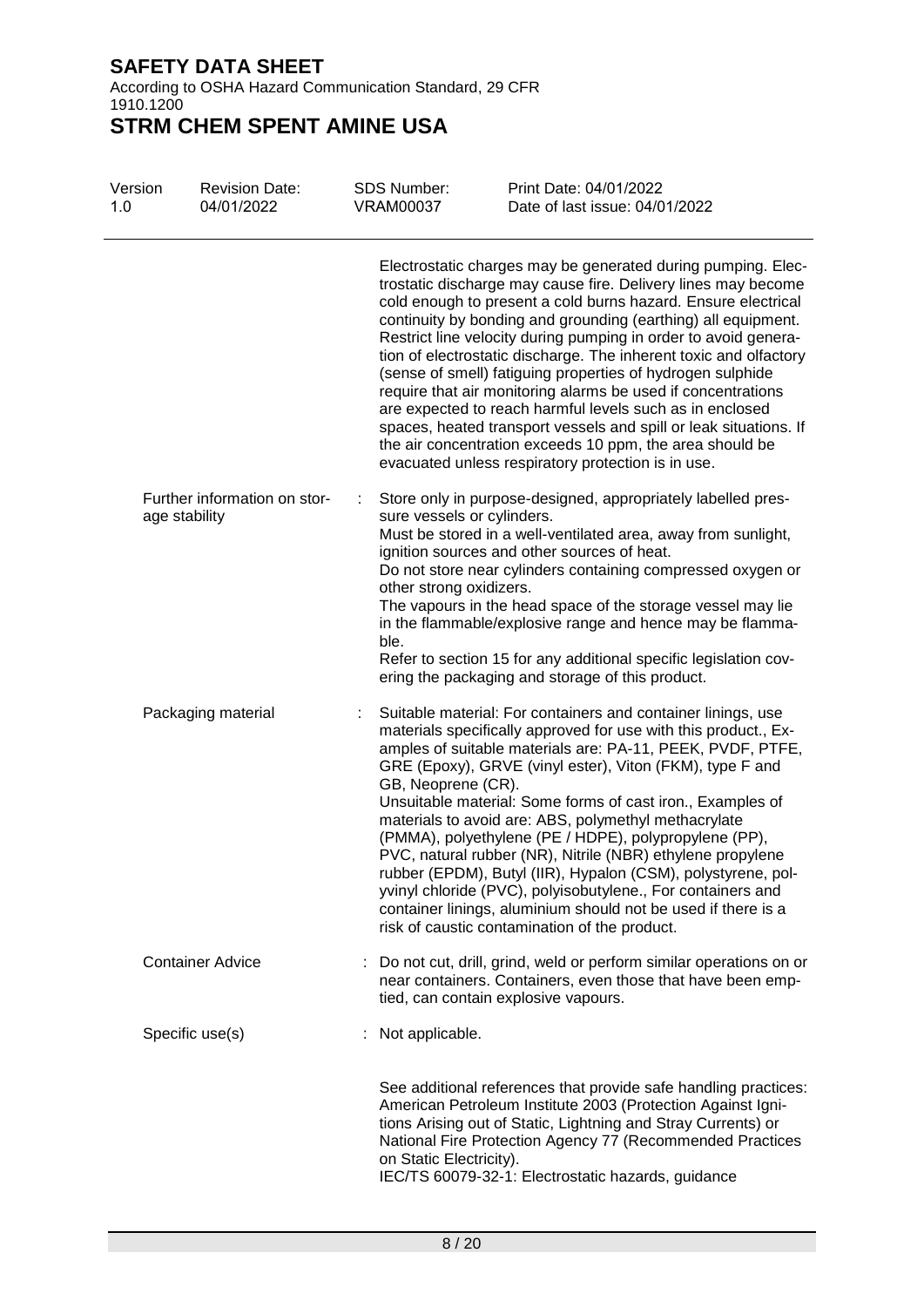According to OSHA Hazard Communication Standard, 29 CFR 1910.1200

# **STRM CHEM SPENT AMINE USA**

| Version | <b>Revision Date:</b> | SDS Number: |
|---------|-----------------------|-------------|
| 1.O     | 04/01/2022            | VRAM00037   |

Print Date: 04/01/2022 Date of last issue: 04/01/2022

## **SECTION 8. EXPOSURE CONTROLS AND PERSONAL PROTECTION**

| Components       | CAS-No.                             | Value type    | Control parame-                                                      | <b>Basis</b> |
|------------------|-------------------------------------|---------------|----------------------------------------------------------------------|--------------|
|                  |                                     | (Form of      | ters / Permissible                                                   |              |
|                  |                                     | exposure)     | concentration                                                        |              |
| Hydrogen sulfide | 7783-06-4                           | TWA           | 5 ppm                                                                | 2009/161/EU  |
|                  |                                     |               | $7$ mg/m $3$                                                         |              |
|                  |                                     |               | Further information: This value is for information where there is no |              |
|                  | national limit value available.     |               |                                                                      |              |
| Hydrogen sulfide |                                     | <b>STEL</b>   | 10 ppm                                                               | 2009/161/EU  |
|                  |                                     |               | 14 mg/m $3$                                                          |              |
|                  |                                     |               | Further information: This value is for information where there is no |              |
|                  | national limit value available.     |               |                                                                      |              |
| Hydrogen sulfide |                                     | <b>STEL</b>   | 5 ppm                                                                | <b>ACGIH</b> |
|                  |                                     |               | Further information: Central Nervous System impairment, Upper        |              |
|                  | <b>Respiratory Tract irritation</b> |               |                                                                      |              |
| Hydrogen sulfide |                                     | <b>CEIL</b>   | 20 ppm                                                               | OSHA Z-2     |
| Hydrogen sulfide |                                     | Peak          | 50 ppm                                                               | OSHA Z-2     |
|                  |                                     |               | (10 minutes once                                                     |              |
|                  |                                     |               | only if no other                                                     |              |
|                  |                                     |               | measured expo-                                                       |              |
|                  |                                     |               | sure occurs)                                                         |              |
| Hydrogen sulfide |                                     | <b>TWA</b>    | 1 ppm                                                                | <b>ACGIH</b> |
| Hydrogen sulfide |                                     | <b>STEL</b>   | 5 ppm                                                                | <b>ACGIH</b> |
|                  | diethanola-                         | TWA (Inhal-   | 1 $mg/m3$                                                            | <b>ACGIH</b> |
|                  | mine                                | able fraction |                                                                      |              |
|                  |                                     | and vapor)    |                                                                      |              |

## **Components with workplace control parameters**

## **Biological occupational exposure limits**

No biological limit allocated.

## **Monitoring Methods**

Monitoring of the concentration of substances in the breathing zone of workers or in the general workplace may be required to confirm compliance with an OEL and adequacy of exposure controls. For some substances biological monitoring may also be appropriate.

Validated exposure measurement methods should be applied by a competent person and samples analysed by an accredited laboratory.

Examples of sources of recommended exposure measurement methods are given below or contact the supplier. Further national methods may be available.

National Institute of Occupational Safety and Health (NIOSH), USA: Manual of Analytical Methods http://www.cdc.gov/niosh/

Occupational Safety and Health Administration (OSHA), USA: Sampling and Analytical Methods http://www.osha.gov/

Health and Safety Executive (HSE), UK: Methods for the Determination of Hazardous Substances http://www.hse.gov.uk/

Institut für Arbeitsschutz Deutschen Gesetzlichen Unfallversicherung (IFA) , Germany http://www.dguv.de/inhalt/index.jsp

L'Institut National de Recherche et de Securité, (INRS), France http://www.inrs.fr/accueil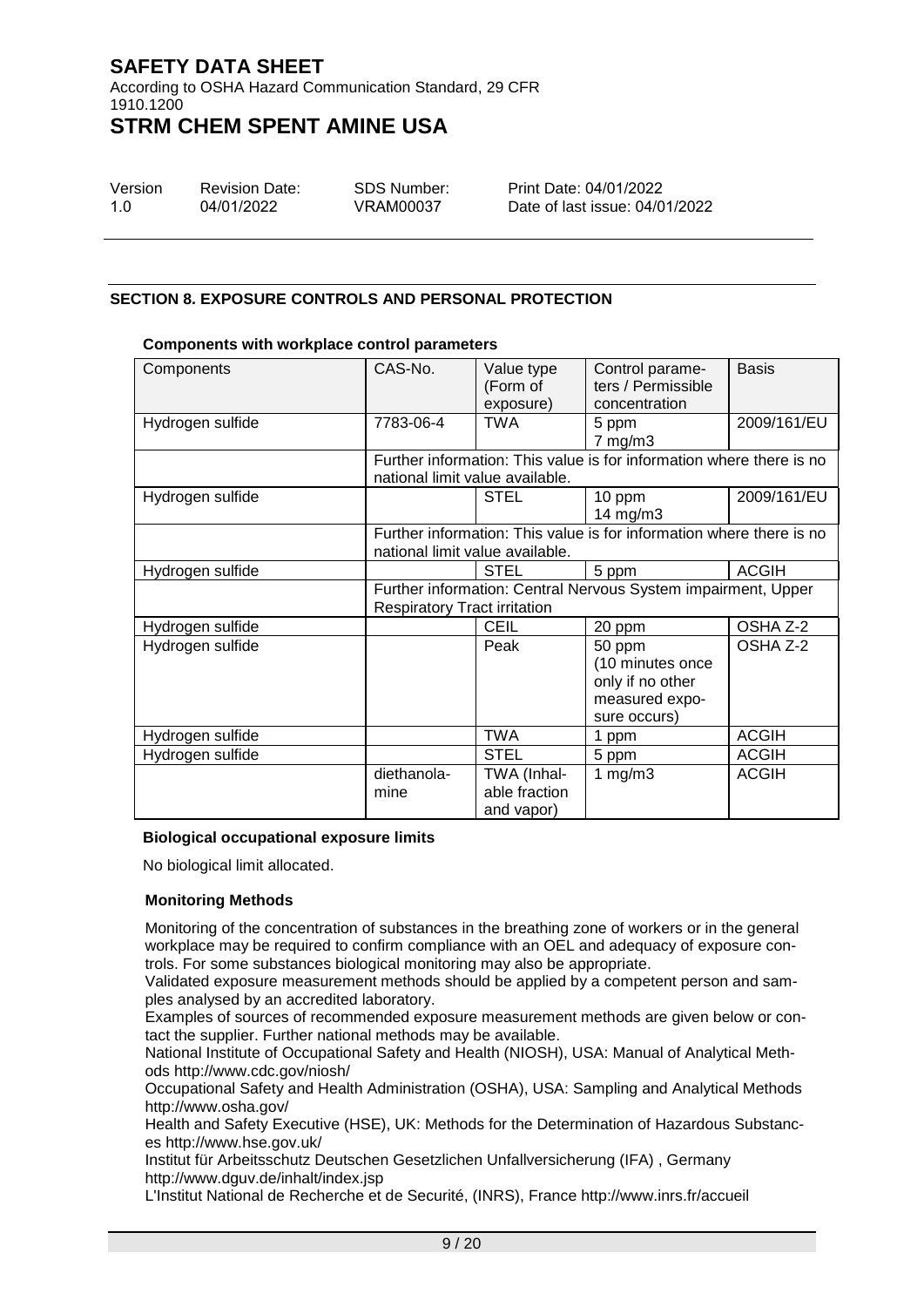According to OSHA Hazard Communication Standard, 29 CFR 1910.1200

**STRM CHEM SPENT AMINE USA**

| Version<br>1.0 | <b>Revision Date:</b><br>04/01/2022 | <b>SDS Number:</b><br><b>VRAM00037</b>                                                              | Print Date: 04/01/2022<br>Date of last issue: 04/01/2022                                                                                                                                                                                                                                                                                                                                                                                                                                                                                                                                                                                                                                                                                                                                                                                                  |
|----------------|-------------------------------------|-----------------------------------------------------------------------------------------------------|-----------------------------------------------------------------------------------------------------------------------------------------------------------------------------------------------------------------------------------------------------------------------------------------------------------------------------------------------------------------------------------------------------------------------------------------------------------------------------------------------------------------------------------------------------------------------------------------------------------------------------------------------------------------------------------------------------------------------------------------------------------------------------------------------------------------------------------------------------------|
|                | <b>Engineering measures</b>         | Appropriate measures include:                                                                       | The level of protection and types of controls necessary will<br>vary depending upon potential exposure conditions. Select<br>controls based on a risk assessment of local circumstances.<br>Use sealed systems as far as possible.<br>Firewater monitors and deluge systems are recommended.<br>Adequate explosion-proof ventilation to control airborne con-<br>centrations below the exposure guidelines/limits.<br>Local exhaust ventilation is recommended.<br>Eye washes and showers for emergency use.                                                                                                                                                                                                                                                                                                                                              |
|                |                                     | <b>General Information:</b>                                                                         |                                                                                                                                                                                                                                                                                                                                                                                                                                                                                                                                                                                                                                                                                                                                                                                                                                                           |
|                |                                     | Practice good housekeeping.<br>controls.<br>product.<br>nance.<br>subsequent recycle.<br>assistance | Always observe good personal hygiene measures, such as<br>washing hands after handling the material and before eating,<br>drinking, and/or smoking. Routinely wash work clothing and<br>protective equipment to remove contaminants. Discard con-<br>taminated clothing and footwear that cannot be cleaned.<br>Define procedures for safe handling and maintenance of<br>Educate and train workers in the hazards and control<br>measures relevant to normal activities associated with this<br>Ensure appropriate selection, testing and maintenance of<br>equipment used to control exposure, e.g. personal protective<br>equipment, local exhaust ventilation.<br>Drain down system prior to equipment break-in or mainte-<br>Retain drain downs in sealed storage pending disposal or for<br>Do not ingest. If swallowed then seek immediate medical |
|                | Personal protective equipment       |                                                                                                     |                                                                                                                                                                                                                                                                                                                                                                                                                                                                                                                                                                                                                                                                                                                                                                                                                                                           |
|                | Respiratory protection              | ÷.<br>ratus.                                                                                        | If engineering controls do not maintain airborne concentra-<br>tions to a level which is adequate to protect worker health,<br>select respiratory protection equipment suitable for the spe-<br>cific conditions of use and meeting relevant legislation.<br>Check with respiratory protective equipment suppliers.<br>Where air-filtering respirators are suitable, select an appro-<br>priate combination of mask and filter.<br>Where air-filtering respirators are unsuitable (e.g. airborne<br>concentrations are high, risk of oxygen deficiency, confined<br>space) use appropriate positive pressure breathing appa-<br>All respiratory protection equipment and use must be in ac-                                                                                                                                                               |

All respiratory protection equipment and use must be in accordance with local regulations.

Select a filter suitable for organic gases and vapours [Type A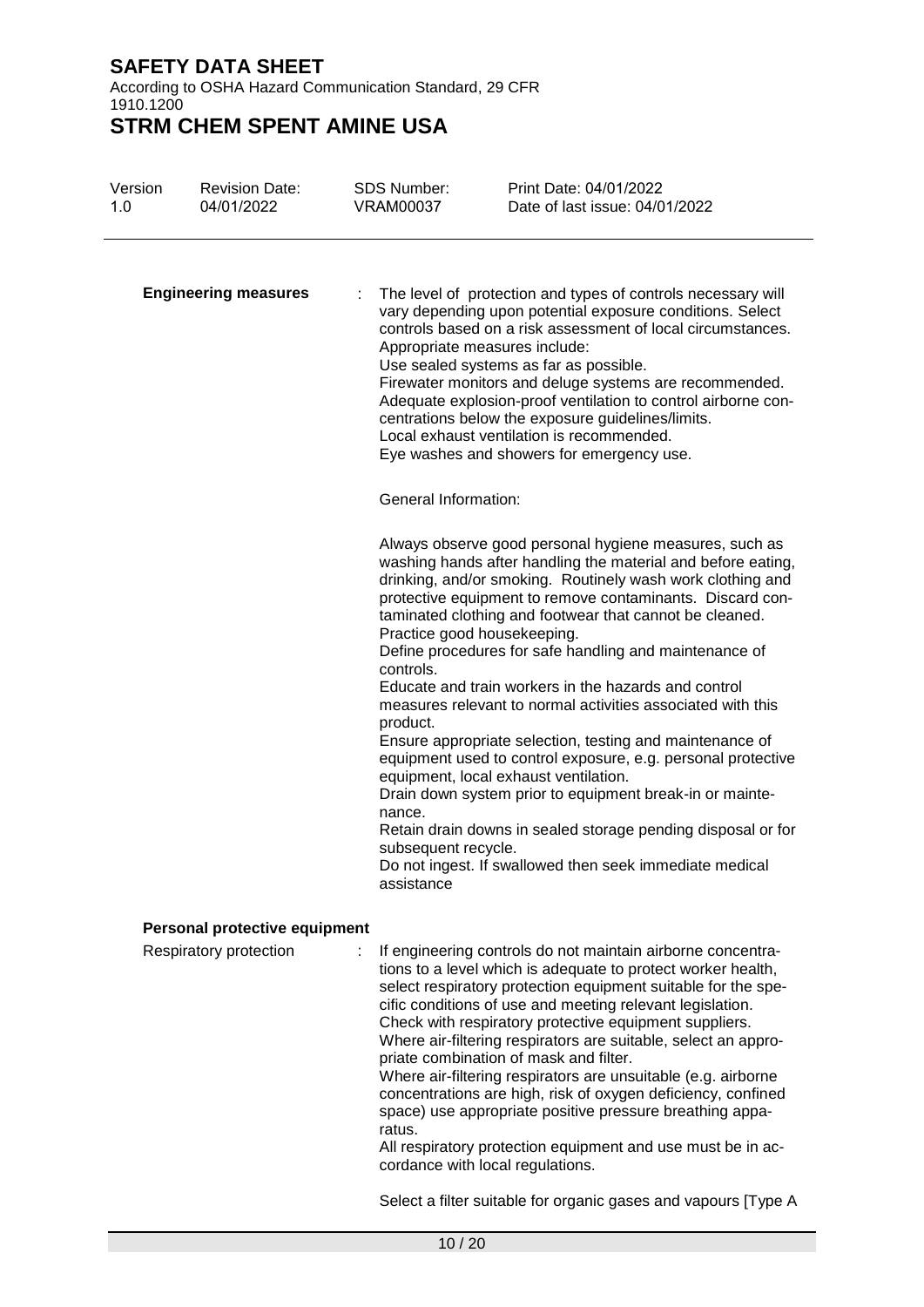According to OSHA Hazard Communication Standard, 29 CFR 1910.1200

**STRM CHEM SPENT AMINE USA**

| Version<br>1.0 | <b>Revision Date:</b><br>04/01/2022    | <b>SDS Number:</b><br><b>VRAM00037</b> | Print Date: 04/01/2022<br>Date of last issue: 04/01/2022                                                                                                                                                                                                                                                                                                                                                                                                                                                                                                                                                                                                                                                                                                                                                                                                                                                                                                                                                                                                                                                                                                                                                                                                                                                                                                                                                                                                                           |
|----------------|----------------------------------------|----------------------------------------|------------------------------------------------------------------------------------------------------------------------------------------------------------------------------------------------------------------------------------------------------------------------------------------------------------------------------------------------------------------------------------------------------------------------------------------------------------------------------------------------------------------------------------------------------------------------------------------------------------------------------------------------------------------------------------------------------------------------------------------------------------------------------------------------------------------------------------------------------------------------------------------------------------------------------------------------------------------------------------------------------------------------------------------------------------------------------------------------------------------------------------------------------------------------------------------------------------------------------------------------------------------------------------------------------------------------------------------------------------------------------------------------------------------------------------------------------------------------------------|
|                |                                        |                                        | boiling point > $65^{\circ}$ C (149°F)].                                                                                                                                                                                                                                                                                                                                                                                                                                                                                                                                                                                                                                                                                                                                                                                                                                                                                                                                                                                                                                                                                                                                                                                                                                                                                                                                                                                                                                           |
|                |                                        |                                        | In areas where hydrogen sulphide vapours may accumulate,<br>a positive-pressure air-supplied respirator is advised.                                                                                                                                                                                                                                                                                                                                                                                                                                                                                                                                                                                                                                                                                                                                                                                                                                                                                                                                                                                                                                                                                                                                                                                                                                                                                                                                                                |
|                | Hand protection                        |                                        |                                                                                                                                                                                                                                                                                                                                                                                                                                                                                                                                                                                                                                                                                                                                                                                                                                                                                                                                                                                                                                                                                                                                                                                                                                                                                                                                                                                                                                                                                    |
|                | Remarks                                | and model.<br>ble.                     | Suitability and durability of a glove is dependent on usage,<br>e.g. frequency and duration of contact, chemical resistance of<br>glove material, dexterity. Always seek advice from glove sup-<br>pliers. Contaminated gloves should be replaced. Personal<br>hygiene is a key element of effective hand care. Gloves must<br>only be worn on clean hands. After using gloves, hands<br>should be washed and dried thoroughly. Application of a non-<br>perfumed moisturizer is recommended. For continuous con-<br>tact we recommend gloves with breakthrough time of more<br>than 240 minutes with preference for > 480 minutes where<br>suitable gloves can be identified. For short-term/splash pro-<br>tection we recommend the same, but recognize that suitable<br>gloves offering this level of protection may not be available<br>and in this case a lower breakthrough time maybe acceptable<br>so long as appropriate maintenance and replacement re-<br>gimes are followed. Glove thickness is not a good predictor of<br>glove resistance to a chemical as it is dependent on the exact<br>composition of the glove material. Glove thickness should be<br>typically greater than 0.35 mm depending on the glove make<br>Select gloves tested to a relevant standard (e.g. Europe<br>EN374, US F739). When prolonged or frequent repeated<br>contact occurs. Nitrile rubber gloves. For incidental con-<br>tact/splash protection Neoprene, PVC gloves may be suita- |
|                | Eye protection                         |                                        | If material is handled such that it could be splashed into eyes,                                                                                                                                                                                                                                                                                                                                                                                                                                                                                                                                                                                                                                                                                                                                                                                                                                                                                                                                                                                                                                                                                                                                                                                                                                                                                                                                                                                                                   |
|                |                                        | adequate eye protection.               | protective eyewear is recommended.<br>If a local risk assessment deems it so then chemical splash<br>goggles may not be required and safety glasses may provide                                                                                                                                                                                                                                                                                                                                                                                                                                                                                                                                                                                                                                                                                                                                                                                                                                                                                                                                                                                                                                                                                                                                                                                                                                                                                                                    |
|                | Skin and body protection               |                                        | Wear chemical resistant gloves/gauntlets and boots. Where<br>risk of splashing, also wear an apron.                                                                                                                                                                                                                                                                                                                                                                                                                                                                                                                                                                                                                                                                                                                                                                                                                                                                                                                                                                                                                                                                                                                                                                                                                                                                                                                                                                                |
|                | Protective measures                    |                                        | : Personal protective equipment (PPE) should meet recom-<br>mended national standards. Check with PPE suppliers.                                                                                                                                                                                                                                                                                                                                                                                                                                                                                                                                                                                                                                                                                                                                                                                                                                                                                                                                                                                                                                                                                                                                                                                                                                                                                                                                                                   |
|                | <b>Environmental exposure controls</b> |                                        |                                                                                                                                                                                                                                                                                                                                                                                                                                                                                                                                                                                                                                                                                                                                                                                                                                                                                                                                                                                                                                                                                                                                                                                                                                                                                                                                                                                                                                                                                    |
|                | General advice                         | vapour.<br>section 6.                  | : Local guidelines on emission limits for volatile substances<br>must be observed for the discharge of exhaust air containing<br>Information on accidental release measures are to be found in                                                                                                                                                                                                                                                                                                                                                                                                                                                                                                                                                                                                                                                                                                                                                                                                                                                                                                                                                                                                                                                                                                                                                                                                                                                                                     |

## **SECTION 9. PHYSICAL AND CHEMICAL PROPERTIES**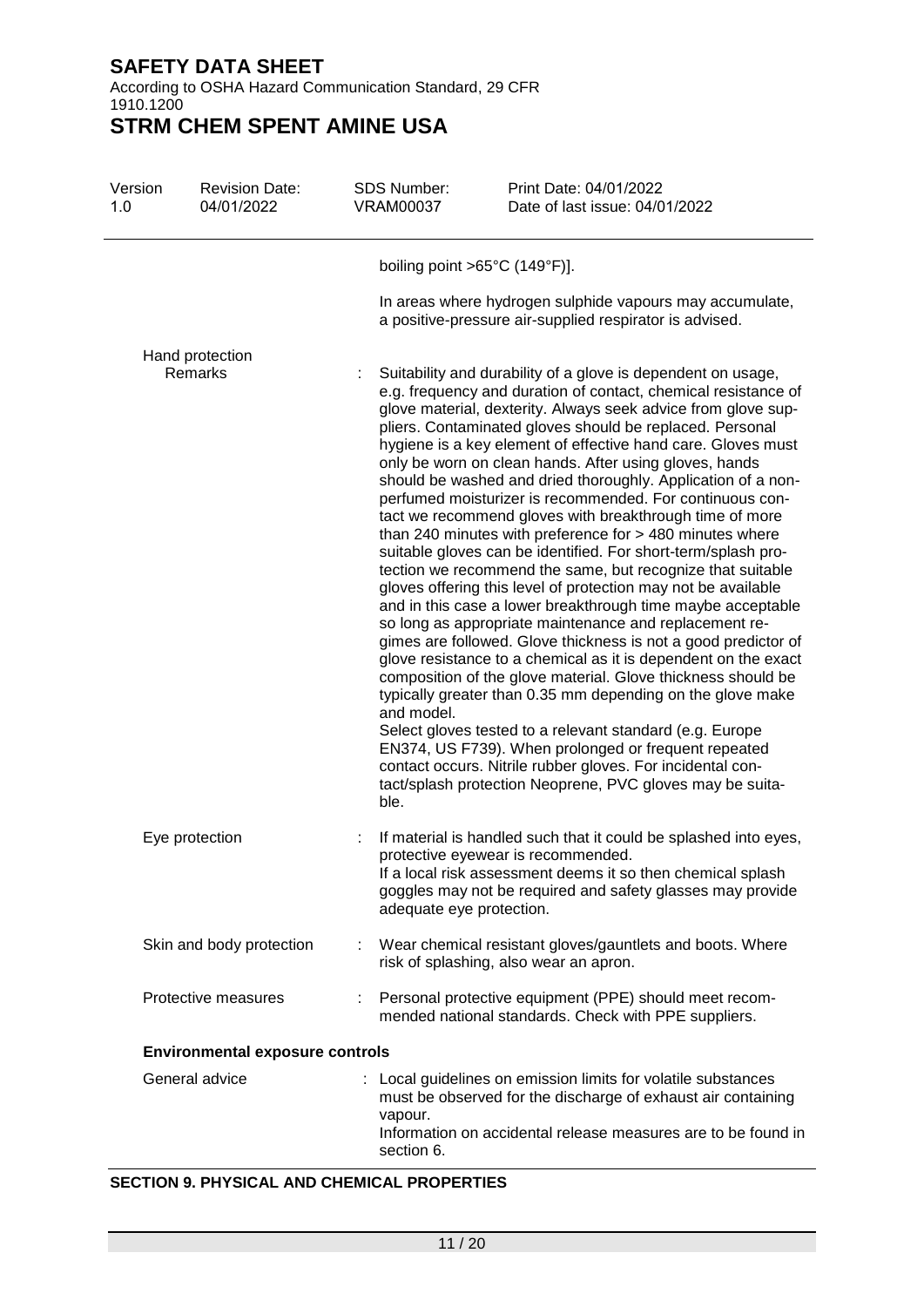According to OSHA Hazard Communication Standard, 29 CFR 1910.1200

| Version<br>1.0 |                 | <b>Revision Date:</b><br>04/01/2022                 |                               | <b>SDS Number:</b><br><b>VRAM00037</b> | Print Date: 04/01/2022<br>Date of last issue: 04/01/2022  |
|----------------|-----------------|-----------------------------------------------------|-------------------------------|----------------------------------------|-----------------------------------------------------------|
|                | Appearance      |                                                     | t                             | liquid                                 |                                                           |
|                | Colour          |                                                     |                               | colourless                             |                                                           |
|                | Odour           |                                                     |                               | Mild ammonia to rotten-egg odor        |                                                           |
|                |                 | <b>Odour Threshold</b>                              |                               | Data not available                     |                                                           |
|                | pH              |                                                     |                               | Not applicable                         |                                                           |
|                |                 | Melting point/freezing point                        |                               | Data not available                     |                                                           |
|                | range           | Initial boiling point and boiling                   | ÷                             | Data not available                     |                                                           |
|                | Flash point     |                                                     |                               | $\epsilon$ = 132.5 °C / 270.5 °F       |                                                           |
|                |                 | Evaporation rate                                    |                               | Data not available                     |                                                           |
|                |                 | Upper explosion limit / upper<br>flammability limit | ÷                             | Data not available                     |                                                           |
|                |                 | Lower explosion limit / Lower<br>flammability limit | $\mathcal{I}^{\mathcal{I}}$ . | Data not available                     |                                                           |
|                |                 | Vapour pressure                                     |                               | Not applicable                         |                                                           |
|                |                 | Relative vapour density                             |                               | Data not available                     |                                                           |
|                |                 | Relative density                                    |                               | Data not available                     |                                                           |
|                | Density         |                                                     |                               |                                        | Typical 1,050 - 1,070 kg/m3 (15.0 °C / 59.0 °F)           |
|                | Solubility(ies) | Water solubility                                    |                               | soluble                                |                                                           |
|                |                 | Solubility in other solvents                        | ÷                             | Data not available                     |                                                           |
|                | octanol/water   | Partition coefficient: n-                           |                               | Data not available                     |                                                           |
|                |                 | Auto-ignition temperature                           |                               | Data not available                     |                                                           |
|                |                 | Decomposition temperature                           |                               | Data not available                     |                                                           |
|                | Viscosity       | Viscosity, kinematic                                |                               |                                        | 7.2 - 7.6 mm2/s (50.0 °C / 122.0 °F)                      |
|                |                 | <b>Explosive properties</b>                         |                               |                                        | Classification Code: NOT CLASS: Not classified            |
|                | Conductivity    |                                                     |                               |                                        | This material is not expected to be a static accumulator. |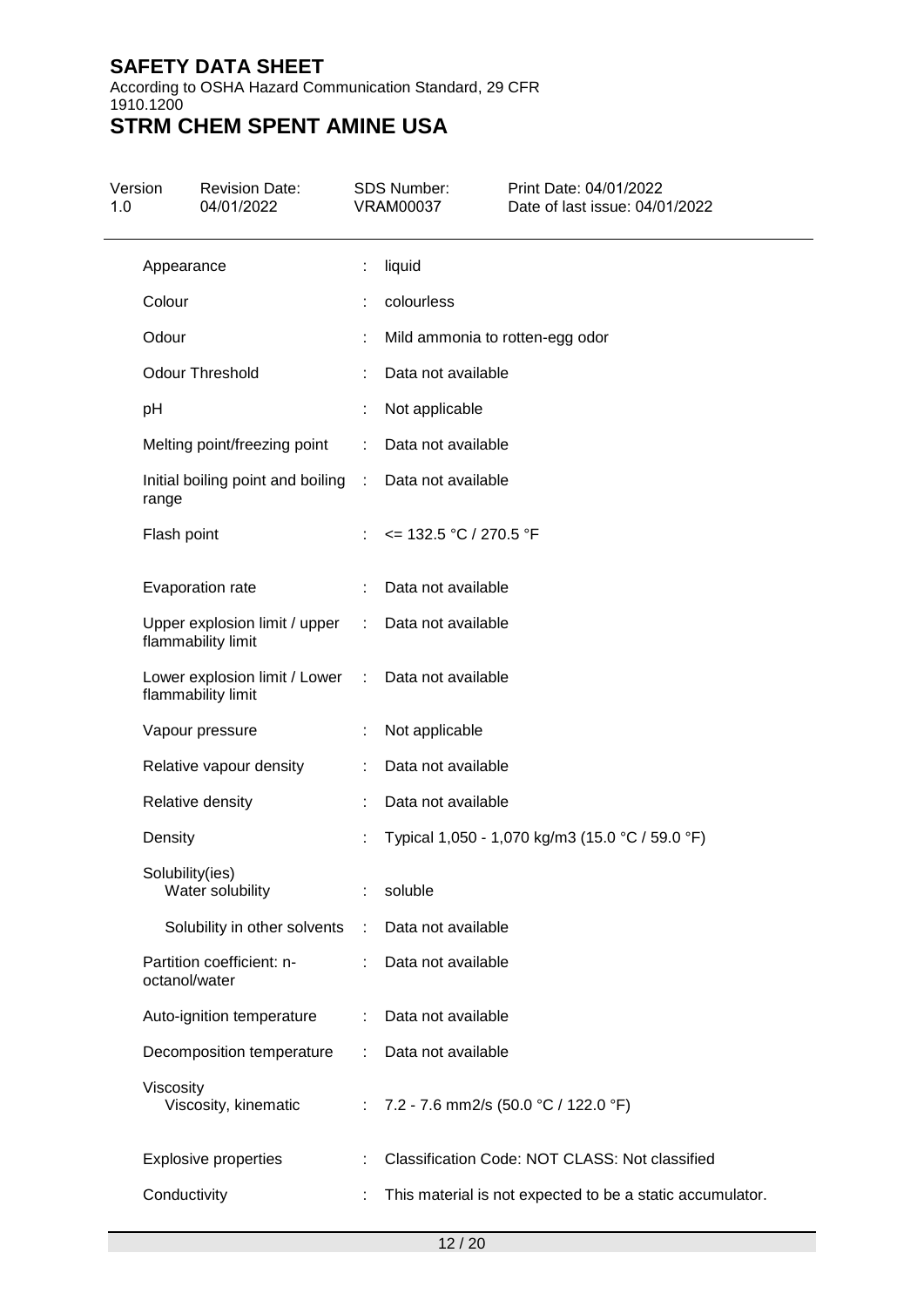According to OSHA Hazard Communication Standard, 29 CFR 1910.1200

# **STRM CHEM SPENT AMINE USA**

| Version | <b>Revision Date:</b> |
|---------|-----------------------|
| 1.0     | 04/01/2022            |

SDS Number: VRAM00037

Print Date: 04/01/2022 Date of last issue: 04/01/2022

# **SECTION 10. STABILITY AND REACTIVITY**

| Reactivity                              |   | No, product will not become self-reactive.                                                                                                                                                                                                                                                                                                                                                                           |
|-----------------------------------------|---|----------------------------------------------------------------------------------------------------------------------------------------------------------------------------------------------------------------------------------------------------------------------------------------------------------------------------------------------------------------------------------------------------------------------|
| Chemical stability                      |   | Stable under normal conditions of use.                                                                                                                                                                                                                                                                                                                                                                               |
| Possibility of hazardous reac-<br>tions | ÷ | No hazardous reaction is expected when handled and stored<br>according to provisions                                                                                                                                                                                                                                                                                                                                 |
| Conditions to avoid                     |   | Heat, open flames, sparks and flammable atmospheres.                                                                                                                                                                                                                                                                                                                                                                 |
|                                         |   | In certain circumstances product can ignite due to static elec-<br>tricity.                                                                                                                                                                                                                                                                                                                                          |
| Incompatible materials                  |   | Strong oxidising agents.                                                                                                                                                                                                                                                                                                                                                                                             |
| Hazardous decomposition<br>products     |   | Hazardous decomposition products are not expected to form<br>during normal storage.<br>Thermal decomposition is highly dependent on conditions. A<br>complex mixture of airborne solids, liquids and gases includ-<br>ing carbon monoxide, carbon dioxide, sulphur oxides and<br>unidentified organic compounds will be evolved when this<br>material undergoes combustion or thermal or oxidative degra-<br>dation. |

Hydrogen sulphide.

## **SECTION 11. TOXICOLOGICAL INFORMATION**

#### **Information on likely routes of exposure**

Inhalation is the primary route of exposure although exposure may occur through skin or eye contact.

## **Acute toxicity**

|  |  |  | Product: |
|--|--|--|----------|
|--|--|--|----------|

| Acute oral toxicity                                |   | : (Rat): Remarks: Harmful if swallowed.<br>$LD50 > 300 - \le 2000$ mg/kg                                                                                     |
|----------------------------------------------------|---|--------------------------------------------------------------------------------------------------------------------------------------------------------------|
| Acute inhalation toxicity                          |   | : $(Rat)$ : Exposure time: 4 h<br>Remarks: Toxic if inhaled.<br>$LC50 > 2.0 - \le 10.0$ mg/l<br>Highly toxic and may be fatal if inhaled. (Hydrogen Sulfide) |
| Acute dermal toxicity                              |   | : Remarks: May be harmful in contact with skin.                                                                                                              |
| Acute toxicity (other routes of<br>administration) | ÷ | Remarks: Hydrogen sulphide (H2S) may cause rhinitis, bron-<br>chitis and occasionally pulmonary oedema after severe expo-<br>sure.                           |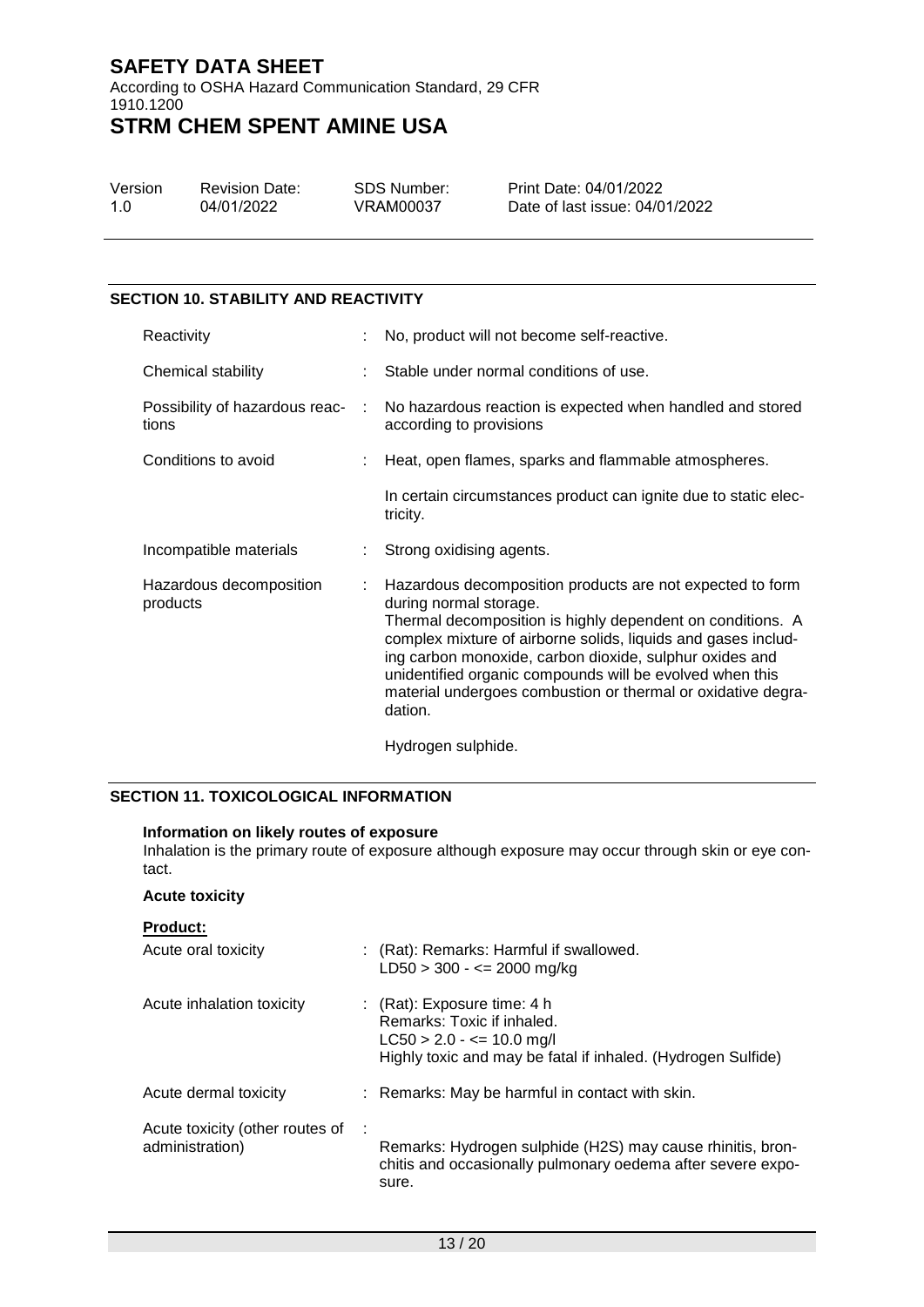According to OSHA Hazard Communication Standard, 29 CFR 1910.1200 **STRM CHEM SPENT AMINE USA**

| Version | <b>Revision Date:</b> | SDS Number: | Print Date: 04/01/2022         |
|---------|-----------------------|-------------|--------------------------------|
| 1 O     | 04/01/2022            | VRAM00037   | Date of last issue: 04/01/2022 |

#### **Skin corrosion/irritation**

## **Product:**

Remarks: Causes skin irritation.

#### **Serious eye damage/eye irritation**

#### **Product:**

Remarks: Irritating to eyes. (Hydrogen Sulfide), Causes serious eye damage.

#### **Respiratory or skin sensitisation**

#### **Germ cell mutagenicity**

#### **Carcinogenicity**

| <b>IARC</b> | Group 2B: Possibly carcinogenic to humans                                                                                                     |                |  |
|-------------|-----------------------------------------------------------------------------------------------------------------------------------------------|----------------|--|
|             | 2.2'-iminodiethanol                                                                                                                           | diethanolamine |  |
| <b>OSHA</b> | No component of this product present at levels greater than or<br>equal to 0.1% is on OSHA's list of regulated carcinogens.                   |                |  |
| <b>NTP</b>  | No component of this product present at levels greater than or<br>equal to 0.1% is identified as a known or anticipated carcinogen<br>by NTP. |                |  |

## **Reproductive toxicity**

## **STOT - single exposure**

#### **Product:**

Remarks: Inhalation of vapours or mists cause irritation to the respiratory system. (Hydrogen Sulfide)

## **STOT - repeated exposure**

#### **Product:**

Remarks: Causes damage to organs through prolonged or repeated exposure.

## **Further information**

#### **Product:**

Remarks: H2S has a broad range of effects dependent on the airborne concentration and length of exposure: 0.02 ppm odour threshold, smell of rotten eggs; 10 ppm eye and respiratory tract irritation; 100 ppm coughing, headache, dizziness, nausea, eye irritation, loss of sense of smell in minutes; 200 ppm potential for pulmonary oedema after >20-30 minutes; 500 ppm loss of consciousness after short exposures, potential for respiratory arrest; >1000ppm immediate loss of consciousness, may lead rapidly to death, prompt cardiopulmonary resuscitation may be required. Do not depend on sense of smell for warning. H2S causes rapid olfactory fatigue (dead-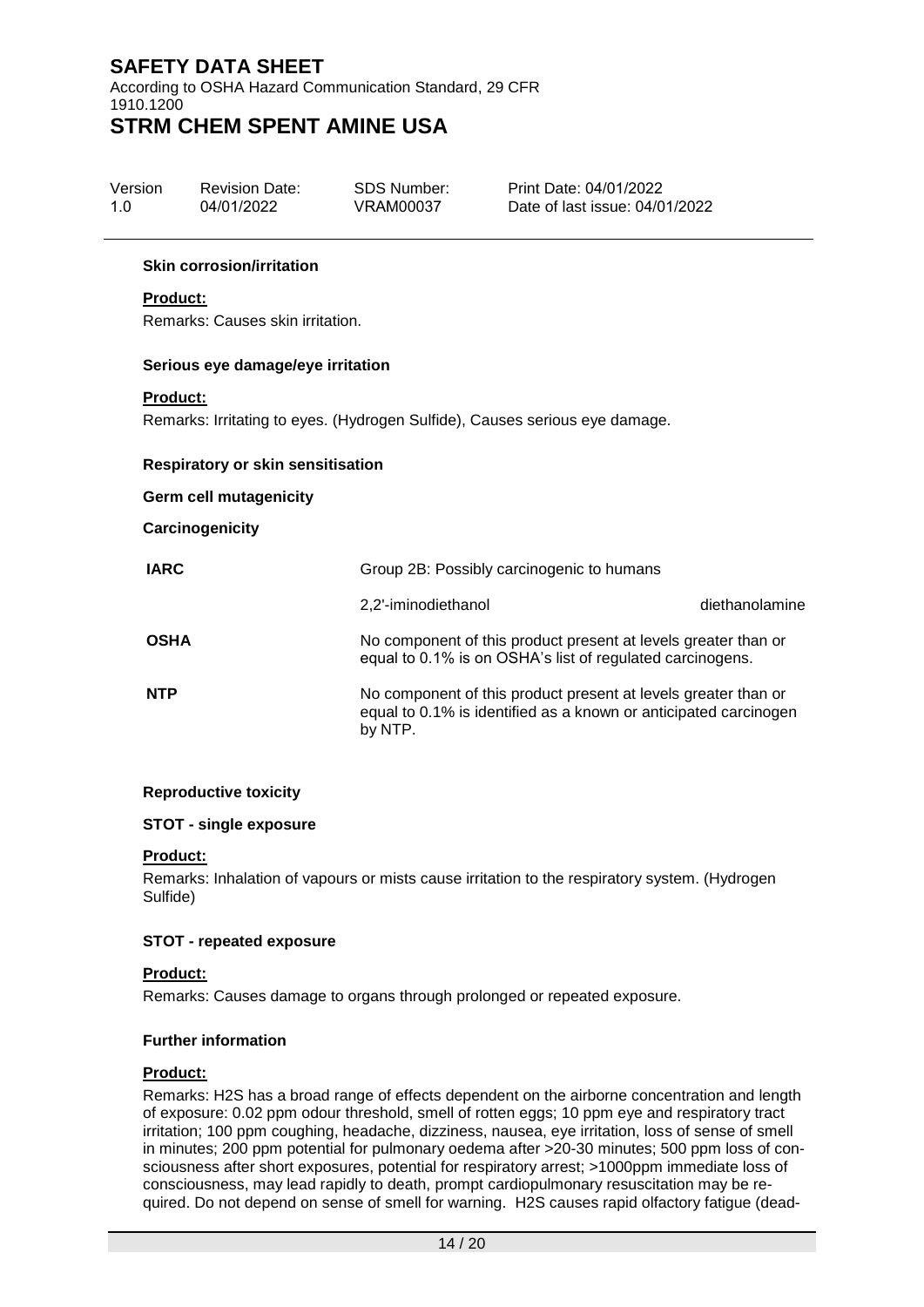According to OSHA Hazard Communication Standard, 29 CFR 1910.1200 **STRM CHEM SPENT AMINE USA**

| Version | <b>Revision Date:</b> | SDS Number: | Print Date: 04/01/2022         |
|---------|-----------------------|-------------|--------------------------------|
| 1.0     | 04/01/2022            | VRAM00037   | Date of last issue: 04/01/2022 |

ens sense of smell). There is no evidence that H2S will accumulate in the body tissue after repeated exposure.

## **SECTION 12. ECOLOGICAL INFORMATION**

| Basis for assessment                                                           |            | : Information given is based on a knowledge of the components<br>and the ecotoxicology of similar products. Unless indicated<br>otherwise, the data presented is representative of the product<br>as a whole, rather than for individual component(s). |  |
|--------------------------------------------------------------------------------|------------|--------------------------------------------------------------------------------------------------------------------------------------------------------------------------------------------------------------------------------------------------------|--|
| <b>Ecotoxicity</b>                                                             |            |                                                                                                                                                                                                                                                        |  |
| <b>Product:</b><br>Toxicity to fish (Acute toxici-<br>ty)                      |            | Remarks: Very toxic.<br>$LC/EC/IC50 \leq 1$ mg/l                                                                                                                                                                                                       |  |
| Toxicity to daphnia and other<br>aquatic invertebrates (Acute<br>toxicity)     |            | Remarks: Very toxic.<br>$LC/EC/IC50 < 1$ mg/l                                                                                                                                                                                                          |  |
| Toxicity to algae (Acute tox-<br>icity)                                        |            | Remarks: Very toxic.<br>$LC/EC/IC50 < 1$ mg/l                                                                                                                                                                                                          |  |
| Toxicity to fish (Chronic tox-<br>icity)                                       |            | Remarks: Data not available                                                                                                                                                                                                                            |  |
| Toxicity to daphnia and other<br>aquatic invertebrates (Chron-<br>ic toxicity) | $\sim$ 100 | Remarks: Data not available                                                                                                                                                                                                                            |  |
| Toxicity to microorganisms<br>(Acute toxicity)                                 |            | Remarks: Very toxic.<br>$LC/EC/IC50 \leq 1$ mg/l                                                                                                                                                                                                       |  |
| <b>Persistence and degradability</b>                                           |            |                                                                                                                                                                                                                                                        |  |
| Product:<br>Biodegradability                                                   |            | Remarks: Readily biodegradable.                                                                                                                                                                                                                        |  |
| <b>Bioaccumulative potential</b>                                               |            |                                                                                                                                                                                                                                                        |  |
| <u>Product:</u><br>Bioaccumulation                                             |            | Remarks: Contains constituents with the potential to bioaccu-<br>mulate.                                                                                                                                                                               |  |
| <b>Mobility in soil</b>                                                        |            |                                                                                                                                                                                                                                                        |  |
| Product:<br>Mobility                                                           |            | Remarks: Large volumes may penetrate soil and could con-                                                                                                                                                                                               |  |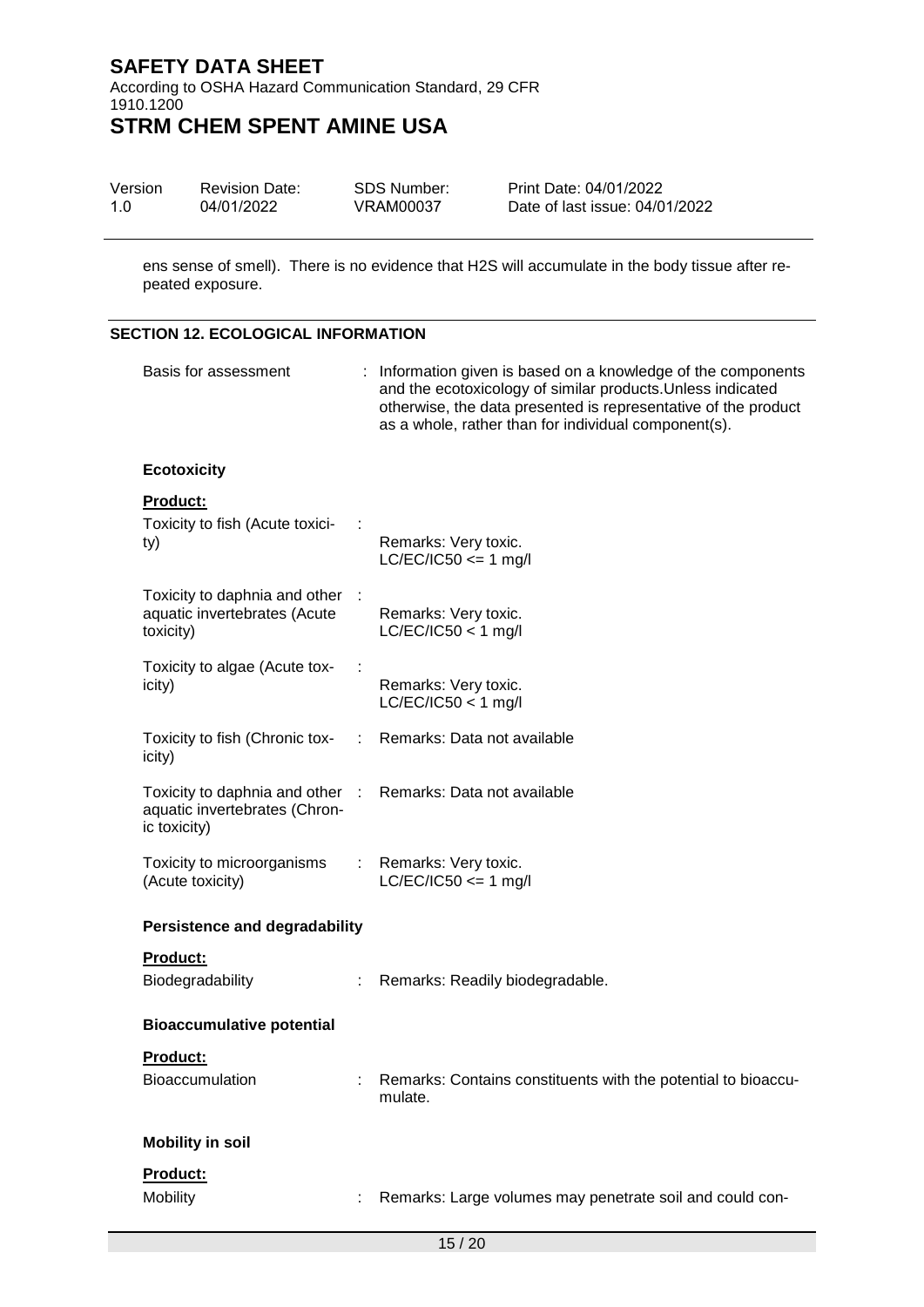According to OSHA Hazard Communication Standard, 29 CFR 1910.1200

# **STRM CHEM SPENT AMINE USA**

| Version<br>1.0  | <b>Revision Date:</b><br>04/01/2022        | SDS Number:<br>VRAM00037 | Print Date: 04/01/2022<br>Date of last issue: 04/01/2022    |
|-----------------|--------------------------------------------|--------------------------|-------------------------------------------------------------|
|                 |                                            | taminate groundwater.    | Contains volatile components.                               |
|                 | Other adverse effects                      |                          |                                                             |
| <b>Product:</b> |                                            |                          |                                                             |
| mation          | Additional ecological infor-               | age organisms.           | : Films formed on water may affect oxygen transfer and dam- |
|                 | <b>SECTION 13. DISPOSAL CONSIDERATIONS</b> |                          |                                                             |

## **Disposal methods** Waste from residues : It is the responsibility of the waste generator to determine the toxicity and physical properties of the material generated to determine the proper waste classification and disposal methods in compliance with applicable regulations. Waste arising from a spillage or tank cleaning should be disposed of in accordance with prevailing regulations, preferably to a recognised collector or contractor. The competence of the collector or contractor should be established beforehand. Do not dispose into the environment, in drains or in water courses Given the nature and uses of this product, the need for disposal seldom arises. If necessary, dispose by controlled combustion in purpose-designed equipment. If this is not possible, contact the supplier. Contaminated packaging : Return part-used or empty cylinders to the supplier. For tanks seek specialist advice from suppliers. Dispose in accordance with prevailing regulations, preferably to a recognized collector or contractor. The competence of the collector or contractor should be established beforehand. Do not pollute the soil, water or environment with the waste container.

### **Local legislation**

#### **SECTION 14. TRANSPORT INFORMATION**

#### **National Regulations**

# **US Department of Transportation Classification (49 CFR Parts 171-180)** UN/ID/NA number : UN 3383 Proper shipping name : Toxic by inhalation liquid, flammable, n.o.s. (Hydrogen sulphide, Diethanolamine) Class : 6.1 Subsidiary risk : 3 Packing group : I Labels : 6.1I (3) ERG Code : 131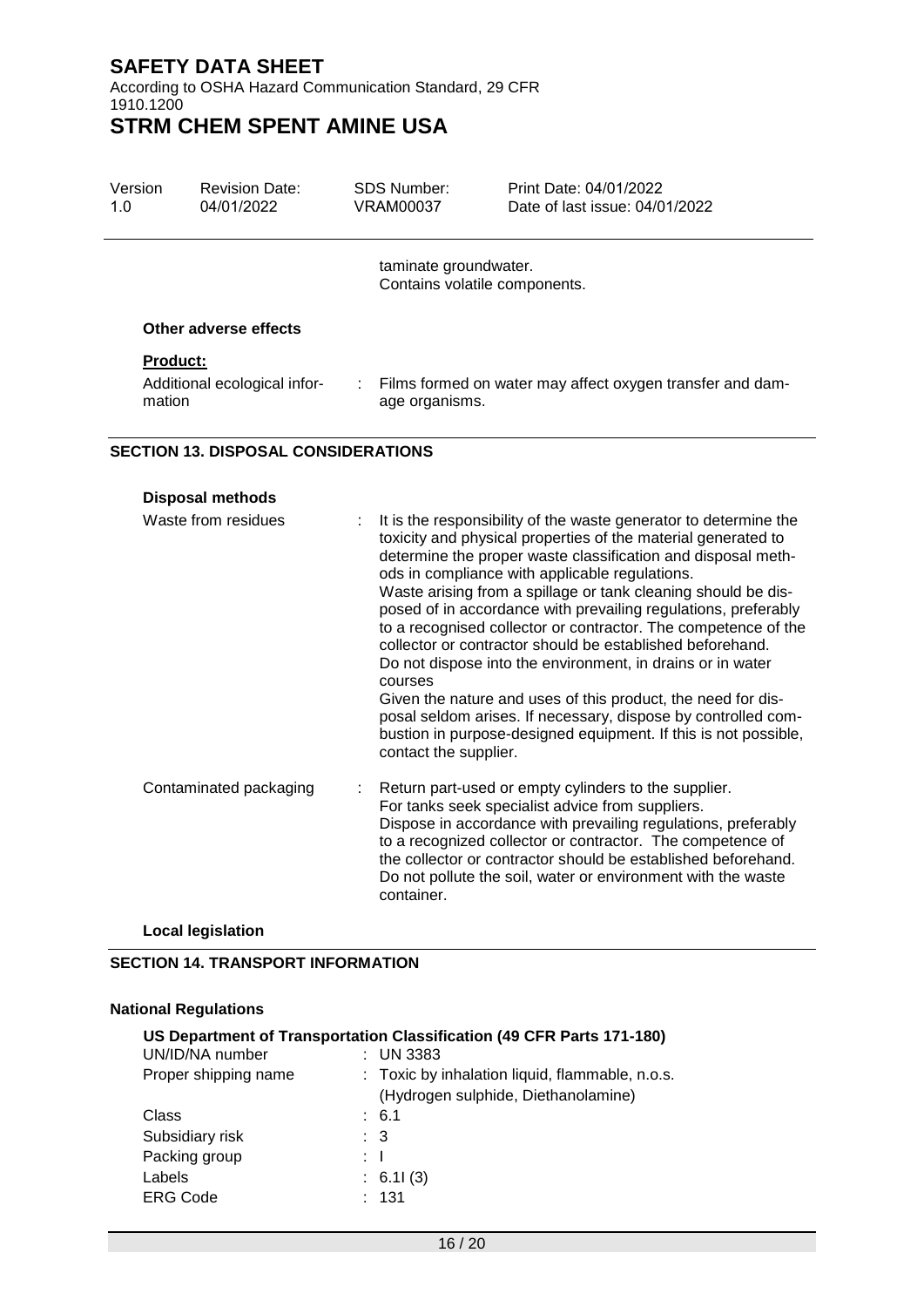According to OSHA Hazard Communication Standard, 29 CFR 1910.1200

# **STRM CHEM SPENT AMINE USA**

| Version<br>1.0                                                                                                                   | <b>Revision Date:</b><br>04/01/2022                      | SDS Number:<br><b>VRAM00037</b>                                   | Print Date: 04/01/2022<br>Date of last issue: 04/01/2022                                                                          |
|----------------------------------------------------------------------------------------------------------------------------------|----------------------------------------------------------|-------------------------------------------------------------------|-----------------------------------------------------------------------------------------------------------------------------------|
|                                                                                                                                  | Marine pollutant                                         | : no                                                              |                                                                                                                                   |
|                                                                                                                                  | <b>International Regulations</b>                         |                                                                   |                                                                                                                                   |
| <b>IATA-DGR</b><br>UN/ID No.<br>Class<br>Labels                                                                                  | Proper shipping name<br>Subsidiary risk<br>Packing group | : 6.1<br>$\therefore$ 3<br>: Not Assigned<br>: 6.1(3)             | : UN 3383 (Not permitted for transport)<br>: Toxic by inhalation liquid, flammable, n.o.s.<br>(Hydrogen sulphide, Diethanolamine) |
| <b>IMDG-Code</b><br>UN number<br>Proper shipping name<br>Class<br>Subsidiary risk<br>Packing group<br>Labels<br>Marine pollutant |                                                          | $:$ UN 3383<br>: 6.1<br>$\therefore$ 3<br>: T<br>: 6.1(3)<br>: no | : TOXIC BY INHALATION LIQUID, FLAMMABLE, N.O.S.<br>(Hydrogen sulphide, Diethanolamine)                                            |

## **Transport in bulk according to Annex II of MARPOL 73/78 and the IBC Code**

Not applicable for product as supplied. MARPOL Annex 1 rules apply for bulk shipments by sea.

## **Special precautions for user**

Not applicable

## **SECTION 15. REGULATORY INFORMATION**

#### **EPCRA - Emergency Planning and Community Right-to-Know Act**

#### **CERCLA Reportable Quantity**

| I Components         | CAS-No.        | Component RQ | Calculated product RQ |
|----------------------|----------------|--------------|-----------------------|
|                      |                | (lbs)        | (lbs)                 |
| 12.2'-iminodiethanol | diethanolamine | 100          | 370                   |

\*: Vertex HSSE classifies this material as an "oil" under the CERCLA Petroleum Exclusion, therefore re-leases to the environment are not reportable under CERCLA., The components with RQs are given for information.

#### **SARA 304 Extremely Hazardous Substances Reportable Quantity**

This material does not contain any components with a section 304 EHS RQ.

## **SARA 302 Extremely Hazardous Substances Threshold Planning Quantity**

| Components               | Λ.<br>N <sub>O</sub><br>- CAO-IV | (lbs)<br>. TPC.<br>Component '<br>◡ |
|--------------------------|----------------------------------|-------------------------------------|
| .<br>sulfide<br>Hydrogen | ി ∩െ⊥<br>uu                      | 500                                 |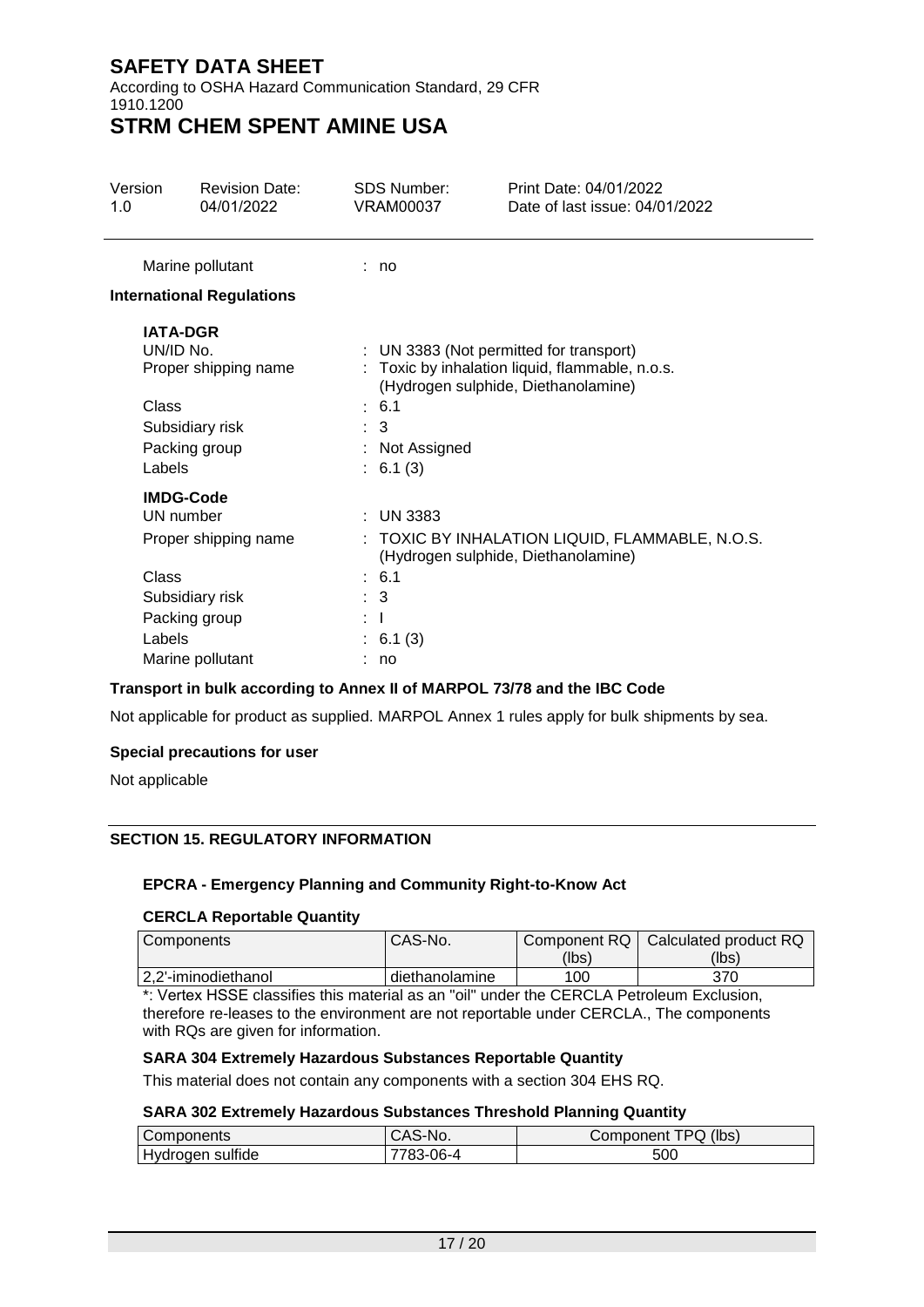According to OSHA Hazard Communication Standard, 29 CFR 1910.1200 **STRM CHEM SPENT AMINE USA**

| Version | <b>Revision Date:</b> | SDS Number: | Print Date: 04/01/2022         |
|---------|-----------------------|-------------|--------------------------------|
| 1.0     | 04/01/2022            | VRAM00037   | Date of last issue: 04/01/2022 |

#### **SARA 302 Extremely Hazardous Substances Threshold Planning Quantity**

|                      | Hydrogen sulfide    | 7783-06-4                                                                                                      | $>= 10 - 20%$                                                  |
|----------------------|---------------------|----------------------------------------------------------------------------------------------------------------|----------------------------------------------------------------|
| SARA 311/312 Hazards |                     | Skin corrosion or irritation<br>Acute toxicity (any route of exposure)<br>Serious eye damage or eye irritation | Specific target organ toxicity (single or repeated exposure)   |
| <b>SARA 313</b>      |                     | tablished by SARA Title III, Section 313:                                                                      | : The following components are subject to reporting levels es- |
|                      | 2,2'-iminodiethanol | diethanola-<br>mine                                                                                            | $>= 20 - 530 %$                                                |
|                      | Hydrogen sulfide    | 7783-06-4                                                                                                      | $>= 10 - 20 \%$                                                |

#### **Clean Water Act**

The following Hazardous Chemicals are listed under the U.S. CleanWater Act, Section 311, Table 117.3:

Hydrogen sulfide 7783-06-4 10 %

#### **US State Regulations**

| Pennsylvania Right To Know              |                             |  |  |
|-----------------------------------------|-----------------------------|--|--|
| 2,2'-iminodiethanol<br>Hydrogen sulfide | diethanolamine<br>7783-06-4 |  |  |
| <b>California Prop. 65</b>              |                             |  |  |

WARNING: This product can expose you to chemicals including 2,2'-iminodiethanol, which is/are known to the State of California to cause cancer. For more information go to www.P65Warnings.ca.gov.

| California List of Hazardous Substances                              |                             |
|----------------------------------------------------------------------|-----------------------------|
| 2.2'-iminodiethanol<br>Hydrogen sulfide                              | diethanolamine<br>7783-06-4 |
| California List of Acutely Hazardous Chemicals, Toxics and Reactives |                             |
| Hydrogen sulfide                                                     | 7783-06-4                   |

#### **SECTION 16. OTHER INFORMATION**

#### **Further information**

NFPA Rating (Health, Fire, Reac-3, 4, 0 tivity)

## **Full text of other abbreviations**

| 2009/161/EU        | 2009/161/EU                                            |
|--------------------|--------------------------------------------------------|
| ACGIH              | : USA. ACGIH Threshold Limit Values (TLV)              |
| OSHA Z-2           | : USA. Occupational Exposure Limits (OSHA) - Table Z-2 |
| 2009/161/EU / STEL | : Short term exposure limit                            |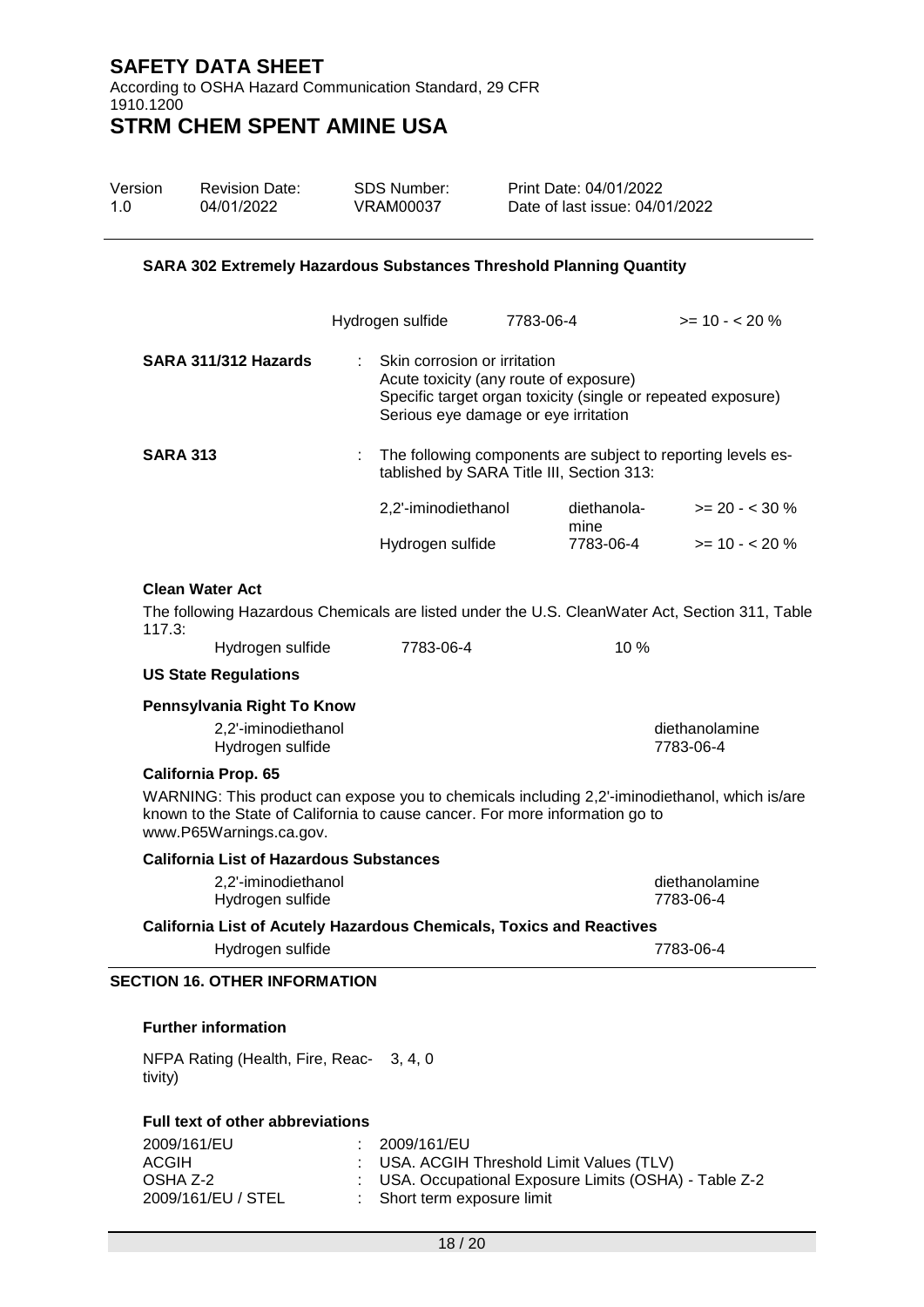According to OSHA Hazard Communication Standard, 29 CFR 1910.1200

| Version<br>1.0 | <b>Revision Date:</b><br>04/01/2022                                                                                                                | <b>SDS Number:</b><br><b>VRAM00037</b>                                                                                                                                                                                                                                                                                                                                                                                                                                                                                                                                                                                                        | Print Date: 04/01/2022<br>Date of last issue: 04/01/2022                                                                                                                                                                                                                                                                                                                                                                                                                                                                                                                                                                                                                                                                                                                                                                                                                                                                                                                                                                                                                                                                                                                                                                                                                                                                                                                                                                                                                                                                                                                                                                             |
|----------------|----------------------------------------------------------------------------------------------------------------------------------------------------|-----------------------------------------------------------------------------------------------------------------------------------------------------------------------------------------------------------------------------------------------------------------------------------------------------------------------------------------------------------------------------------------------------------------------------------------------------------------------------------------------------------------------------------------------------------------------------------------------------------------------------------------------|--------------------------------------------------------------------------------------------------------------------------------------------------------------------------------------------------------------------------------------------------------------------------------------------------------------------------------------------------------------------------------------------------------------------------------------------------------------------------------------------------------------------------------------------------------------------------------------------------------------------------------------------------------------------------------------------------------------------------------------------------------------------------------------------------------------------------------------------------------------------------------------------------------------------------------------------------------------------------------------------------------------------------------------------------------------------------------------------------------------------------------------------------------------------------------------------------------------------------------------------------------------------------------------------------------------------------------------------------------------------------------------------------------------------------------------------------------------------------------------------------------------------------------------------------------------------------------------------------------------------------------------|
|                | 2009/161/EU / TWA<br>ACGIH / TWA<br><b>ACGIH / STEL</b><br><b>ACGIH / STEL</b><br>OSHA Z-2 / CEIL<br>OSHA Z-2 / Peak<br>Abbreviations and Acronyms | Limit Value - eight hours<br>8-hour, time-weighted average<br>Short-term exposure limit<br>Acceptable ceiling concentration<br>centration for an 8-hr shift<br>dictionaries) and/or websites.<br>Hygienists<br>BEL = Biological exposure limits<br>COC = Cleveland Open-Cup<br>DNEL = Derived No Effect Level<br>EC = European Commission<br>gy Of Chemicals<br><b>Chemical Substances</b><br>EL50 = Effective Loading fifty<br>Inventory<br>EWC = European Waste Code<br>Labelling of Chemicals<br>IL50 = Inhibitory Level fifty<br>LC50 = Lethal Concentration fifty<br>$LD50 = Lethal Does fifty per cent.$<br>LL50 = Lethal Loading fifty | Short-Term Exposure Limit (STEL)<br>Acceptable maximum peak above the acceptable ceiling con-<br>The standard abbreviations and acronyms used in this docu-<br>ment can be looked up in reference literature (e.g. scientific<br>ACGIH = American Conference of Governmental Industrial<br>$ADR = European Agreement concerning the International$<br>Carriage of Dangerous Goods by Road<br>AICS = Australian Inventory of Chemical Substances<br>ASTM = American Society for Testing and Materials<br>BTEX = Benzene, Toluene, Ethylbenzene, Xylenes<br>CAS = Chemical Abstracts Service<br>CEFIC = European Chemical Industry Council<br>CLP = Classification Packaging and Labelling<br>DIN = Deutsches Institut fur Normung<br>DMEL = Derived Minimal Effect Level<br>DSL = Canada Domestic Substance List<br>$EC50 =$ Effective Concentration fifty<br>ECETOC = European Center on Ecotoxicology and Toxicolo-<br>ECHA = European Chemicals Agency<br>EINECS = The European Inventory of Existing Commercial<br>ENCS = Japanese Existing and New Chemical Substances<br>GHS = Globally Harmonised System of Classification and<br>IARC = International Agency for Research on Cancer<br>IATA = International Air Transport Association<br>IC50 = Inhibitory Concentration fifty<br><b>IMDG</b> = International Maritime Dangerous Goods<br>INV = Chinese Chemicals Inventory<br>$IP346$ = Institute of Petroleum test method $N^{\circ}$ 346 for the<br>determination of polycyclic aromatics DMSO-extractables<br>KECI = Korea Existing Chemicals Inventory<br>LL/EL/IL = Lethal Loading/Effective Loading/Inhibitory loading |
|                |                                                                                                                                                    |                                                                                                                                                                                                                                                                                                                                                                                                                                                                                                                                                                                                                                               |                                                                                                                                                                                                                                                                                                                                                                                                                                                                                                                                                                                                                                                                                                                                                                                                                                                                                                                                                                                                                                                                                                                                                                                                                                                                                                                                                                                                                                                                                                                                                                                                                                      |